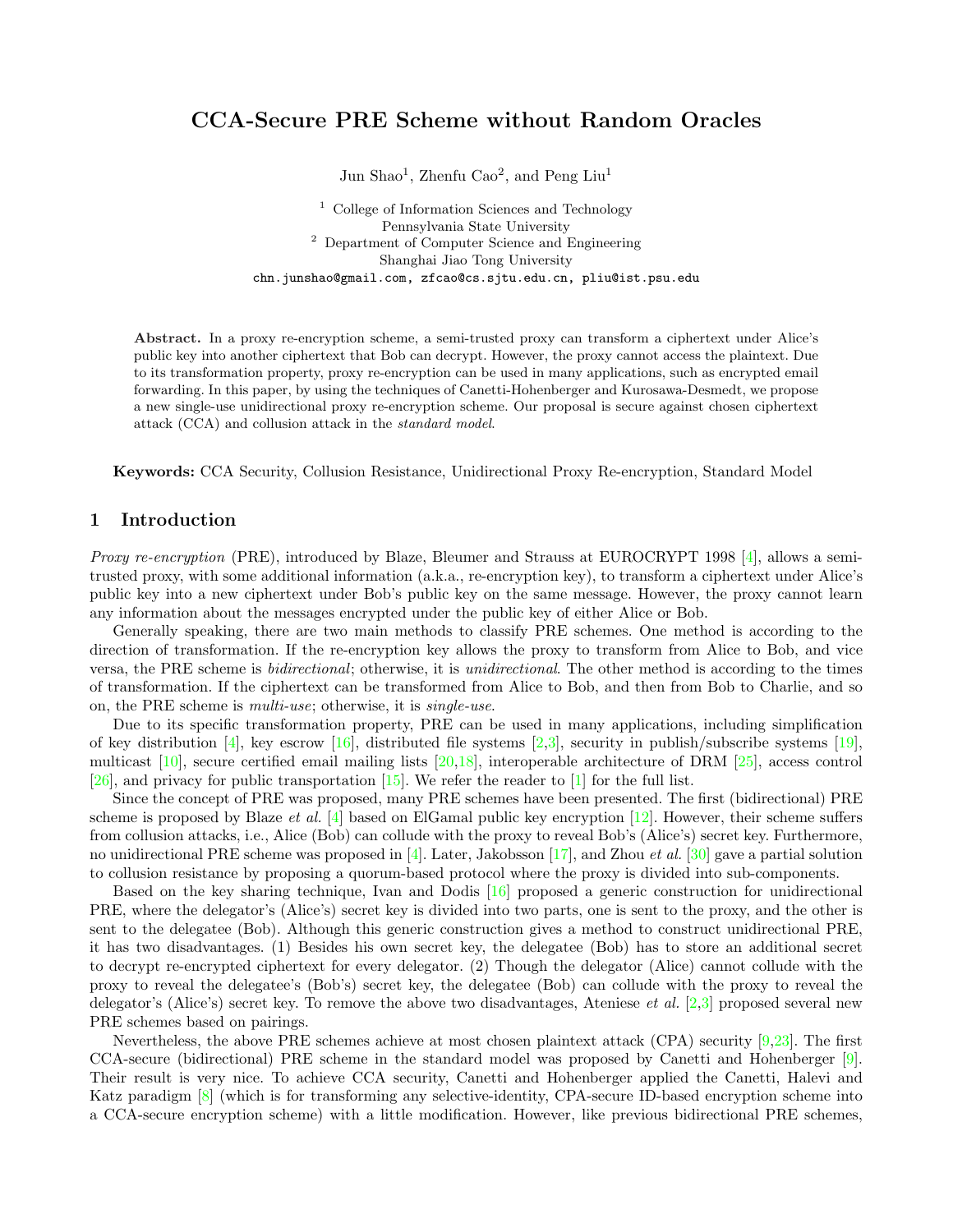their scheme suffers from collusion attacks. Furthermore, they didn't propose any CCA-secure unidirectional PRE scheme in the standard model, but left it as an open problem<sup>1</sup>. Note that unidirectional PRE is more powerful than bidirectional one, since a bidirectional scheme can always be implemented by a unidirectional one. Based on Canetti-Hohenberger technique [9], Libert and Vergnaud [22] proposed a new unidirectional PRE scheme which is replayable chosen ciphertext attack (RCCA) secure and collusion resistant in the standard model. Note that RCCA security is weaker than CCA security, since it disallows the adversary to query the decryption oracle with the ciphertext whose corresponding message is one of the challenge messages in the RCCA security model [22], while only the derivatives<sup>2</sup> of the challenge ciphertext are disallowed in the CCA security model  $[9]$ . See the details in Remark 2 (Section 2).

Recently, Shao and Cao [23] proposed the first CCA-secure and collusion resistant unidirectional PRE scheme by using public key encryption with double trapdoors [7] and Fijisaki-Okamoto technique [13]. Weng et al. [28] proposed a more efficient CCA-secure and collusion resistant unidirectional PRE scheme without pairings. However, these two schemes are only proven secure in the random oracle model. Shao *et al.* [24] proposed a generic construction of CCA-secure and collusion resistant unidirectional PRE based on CCA-secure ID-based threshold encryption. However, they worked in a weaker security model than our security model in Section 2.3. In their CCA security model, the adversary cannot get the re-encryption keys from uncorrupted users (not the challenge one) to corrupted users.

#### 1.1 Intuition behind Our Construction

In this paper, by using the techniques of Canetti-Hohenberger [9] and Kurosawa-Desmedt [21], we propose a new single-use unidirectional PRE scheme, which is CCA-secure and collusion resistant in the standard model.

There are several methods of the re-encryption key's generation to obtain the collusion resistance, including the AFGH method [2,3]  $(g^{y/x},$  where x and y are the private keys of the delegator and the delegatee, respectively), double trapdoor encryption [23], identity-based encryption [27,29,24]. In this paper, we adopt the AFGH method to obtain the collusion resistance.

Compared to the collusion resistance, we need more techniques and more sophisticated design to obtain the CCA security. The key of designing a CCA-secure, single-use, unidirectional PRE scheme is to provide validity check for original ciphertexts and re-encrypted ciphertexts [9,22,23].

The validity check for original ciphertexts guarantees that the original ciphertexts are indeed computed by the encryptor. In this paper, we use the technique of Canetti-Hohenberger  $[9]$  to provide public verifiability of the original ciphertext. Actually, the encryption algorithm of our proposal is almost the same as that in [22], except that we use the technique of Kurosawa-Desmedt [21]. However, this modification helps us to improve the security from the RCCA security up to the CCA security, in particular, it provides us the validity check for re-encrypted ciphertexts.

The validity check for re-encrypted ciphertexts guarantees that re-encrypted ciphertexts are not modified after the proxy sends them out. At the first glance, this verifiability should be done by the proxy, since the re-encrypted ciphertext is different from the original ciphertext. However, it is very difficult to use the re-encryption key  $g^{y/x}$ to obtain the verifiability (at least with the current techniques). We observed that if the values computed by the proxy in the re-encryption algorithm have some "fixed" relationships with the original ciphertext, then we can check the validity of the re-encrypted ciphertexts via checking the validity of the corresponding message. "Fixed" means that for a re-encryption key and an original ciphertext pair, some parts of the re-encrypted ciphertext are constant, no matter what the random value used during the re-encryption is. In this paper, we use the technique of Kurosawa-Desmedt [21] to provide the "fixed" relationships. In particular, the obtained message in the decryption algorithm can be verified by the Kurosawa-Desmedt technique.

However, by only using the techniques of Canetti-Hohenberger and Kurosawa-Desmedt, we still cannot obtain the CCA security. Note that the Canetti-Hohenberger technique can only be used to answer decryption queries for the original ciphertext, and the Kurosawa-Desmedt cannot be used to answer decryption queries. To simulate the decryption oracle correctly, the re-encrypted ciphertext should contain the plaintext ciphertext. Nevertheless, the re-encrypted ciphertext cannot explicitly contain the original ciphertext according to the CCA security. To solve

<sup>&</sup>lt;sup>1</sup> Canetti and Hohenberger  $[9]$  proposed four open problems on proxy re-encryption, such that building (1) unidirectional CCA-secure schemes in the standard model, (2) multi-hop, unidirectional schemes, (3) unidirectional or CCA-secure scheme without bilinear groups, (4) secure obfuscations of CCA-secure re-encryption or other key translation schemes.

 $^{\rm 2}$  See the definition in Section 2.3.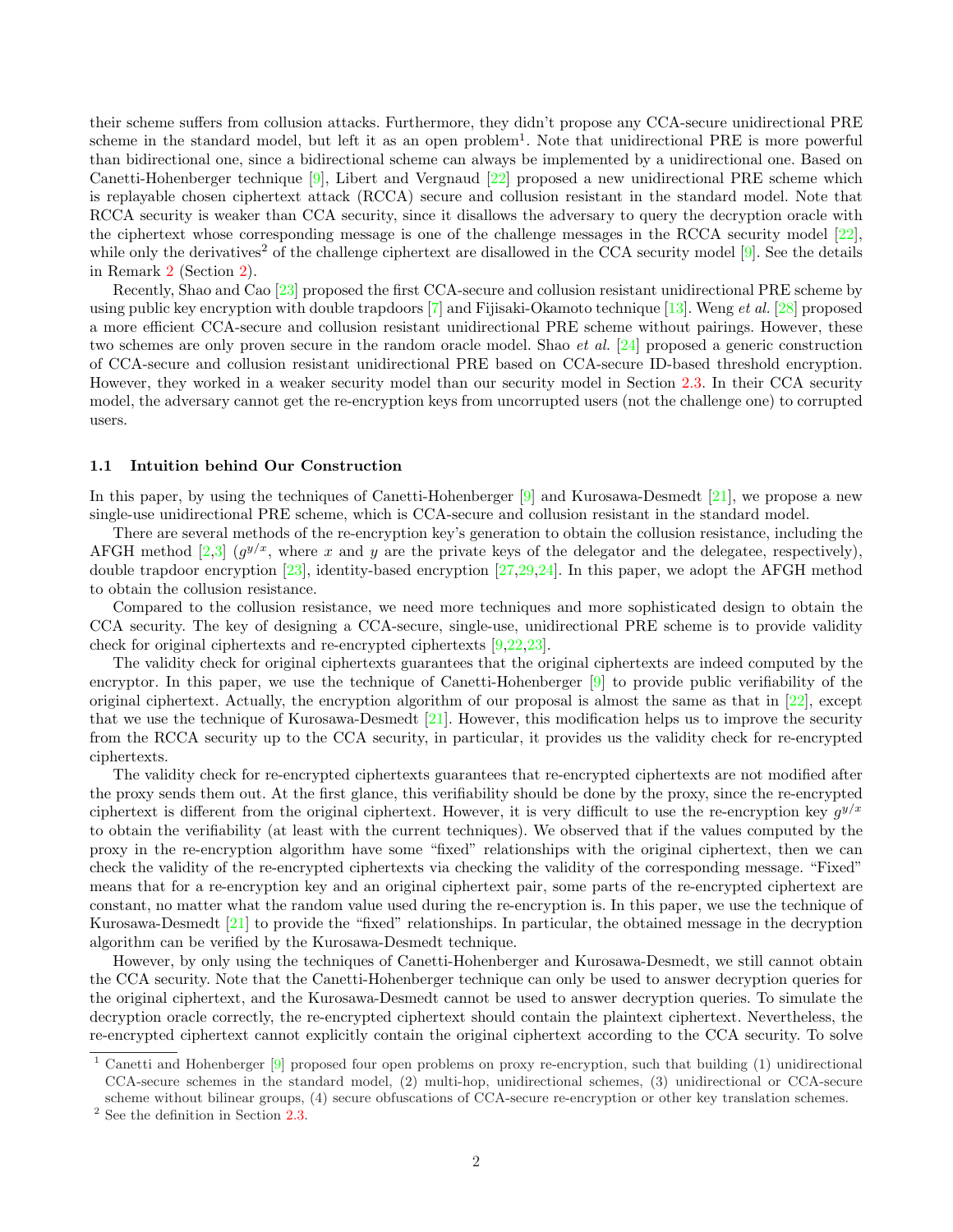this conflict, we let every user have two public keys but *only one* secret key, i.e.,  $pk^{(1)} = (g^x, g)$  and  $pk^{(2)} = (g^x, g')$ . For example, Alice has the public key  $(g^x, g, g')$ .  $(g^x, g)$  is used by the encryptor to compute the original ciphertexts of Alice, and  $(g^x, g')$  is used by the proxy to *encrypt* the original ciphertexts of Alice's delegator.

Combining the above ideas, we obtain a new single-use unidirectional PRE scheme, which is CCA-secure and collusion resistant in the standard model.

In the rest of this paper, we first review the definitions related to our proposal, including the definitions for one-time signature, one-time symmetric key encryption, single-use unidirectional PRE, bilinear maps, and the underlying assumptions. After that, we present our proposal and give the security proof in the standard model. Finally, the conclusion is given.

## 2 Preliminaries

In this section, we review some basic knowledge we use in this paper.

### 2.1 One-Time Symmetric-Key Encryption [11,21]

Definition 1. A one-time symmetric-key encryption scheme SKE contains three algorithms SKE.KeyGen, SKE.Enc and SKE.Dec.

- SKE.KeyGen( $1^{\lambda}$ )  $\rightarrow$  k. On input the security parameter  $\lambda$ , the key generation algorithm SKE.KeyGen outputs a key k.
- SKE. Enc $(k, m) \rightarrow C: On$  input a key k and a message m, the encryption algorithm SKE. Enc outputs a ciphertext C.
- SKE.Dec(k, C)  $\rightarrow$  m: On input a key k and a ciphertext C, the decryption algorithm SKE.Dec outputs a message m or the special symbol  $\perp$ .

Correctness. The correctness property is that for any message m in the message space and any key  $k \leftarrow$ SKE.KeyGen(1<sup> $\lambda$ </sup>), the following condition must hold: SKE.Dec(k, SKE.Enc(k, m)) = m.

Chosen Ciphertext Security for One-Time Symmetric-Key Encryption. The CCA security for SKE is defined by the following chosen-ciphertext attack game played between a challenger  $\mathcal C$  and an adversary  $\mathcal A$ .

**Setup:**  $\mathcal{C}$  setups the system parameters.

- $\mathcal{O}_{enc}$ : A outputs two equal length plaintexts  $m_0, m_1$  from the message space. C generates a random key k along with a random bit **b**, and encrypts the message  $m_b$  using the key k to get a ciphertext  $C^*$ . At last, C sends  $C^*$ to A as the challenge ciphertext. This oracle can be queried only once.
- $\mathcal{O}_{dec}$ : A outputs a ciphertext  $C \neq C^*$ , and C returns the corresponding message under k to A. This oracle can be queried for any number of times.

Guess: Finally, A outputs a guess  $\mathbf{b}' \in \{0,1\}$  and wins the game if  $\mathbf{b} = \mathbf{b}'$ .

The advantage  $\mathbf{Adv}_{\mathsf{SKE}}^{\mathsf{CCA-}\mathcal{A}}(\lambda)$  is defined as  $|\Pr[\mathbf{b}=\mathbf{b}'] - 1/2|$ . The scheme SKE is said to be secure against chosenciphertext attacks if for all efficient adversaries A, the advantage  $\mathbf{Adv}_{SKE}^{CCA-A}(\lambda)$  is negligible.

#### 2.2 One-Time Signature Scheme [8]

Definition 2. A one-time signature scheme SIG contains three algorithms SIG.G, SIG.S and SIG.V.

- $-$  SIG.  $\mathcal{G}(1^k) \to (svk,ssk)$ . On input the security parameter k, the key generation algorithm SIG. G outputs a key pair (svk, ssk).
- $-$  SIG.S(ssk, m)  $\rightarrow$  S: On input a signing key ssk and a message m, the signing algorithm SIG.S outputs a signature S on m.
- $-$  SIG.V(svk, m, S)  $\rightarrow$  1 or 0: On input a verifying key svk, a message m and a signature S, the verification algorithm  $\text{SIG.V}$  outputs 1 if S is a signature of m under svk; otherwise, it outputs 0.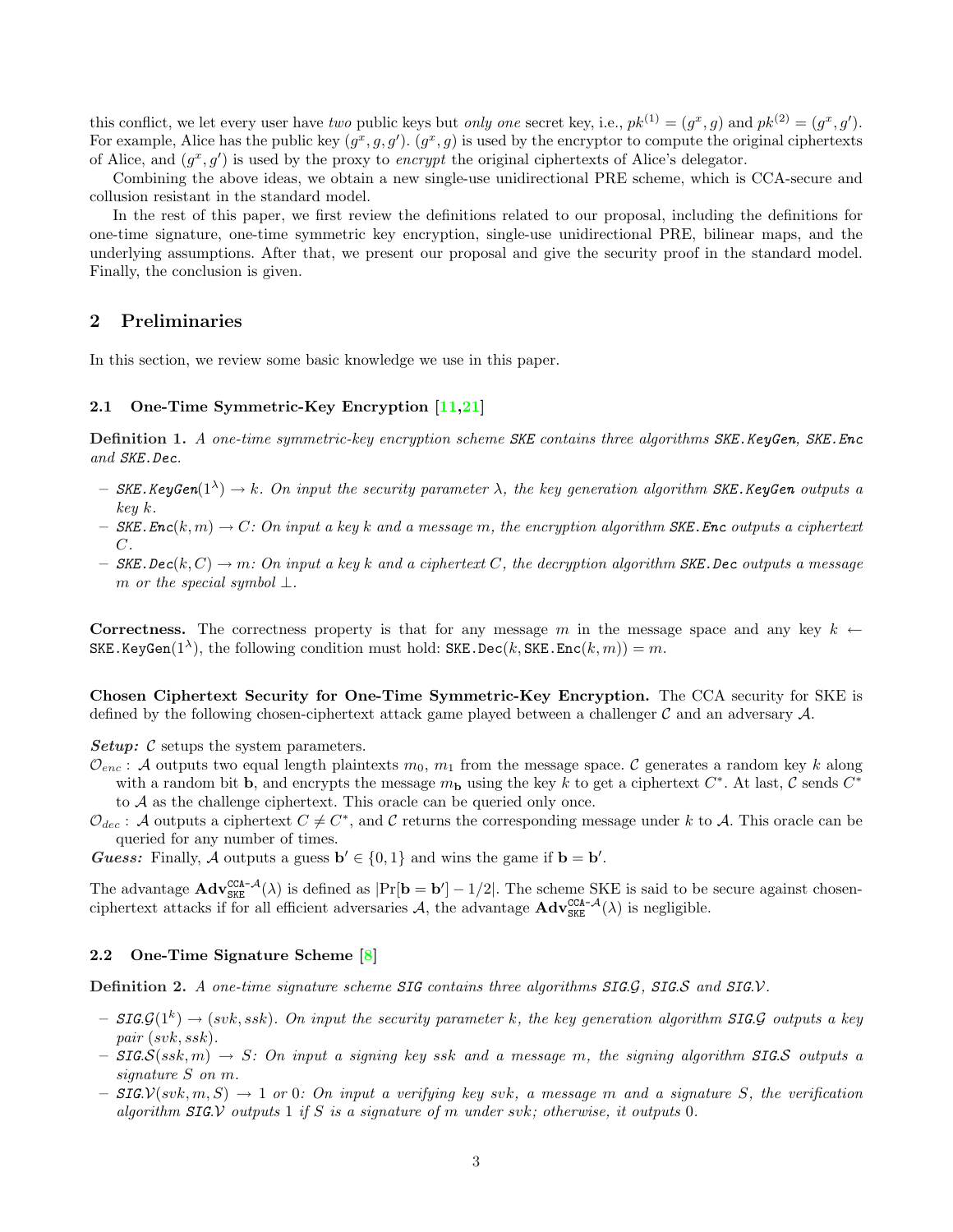**Correctness.** The correctness property is that for any message  $m \neq m'$  in the message space and any key pair  $(svk, ssk) \leftarrow \text{SIG}. \mathcal{G}(1^k)$ , the following conditions must hold:

 $\text{SIG.V}(svk, m, \text{SIG.S}(ssk, m)) = 1, \text{ and } \text{SIG.V}(svk, m, \text{SIG.S}(ssk, m')) = 0,$ 

Strong Unforgeability for One-Time Signature Scheme. The strong unforgeability security for SIG is defined by the following chosen-message attack game played between a challenger  $\mathcal C$  and an adversary  $\mathcal A$ .

Setup:  $C$  setups the system parameters.

- $\mathcal{O}_{sig}$ : A outputs a m from the message space. C generates a random key pair  $(svk, ssk)$ , and signs the message m using the singing key ssk to get a signature  $S^*$ . At last, C returns  $(svk, S^*)$  to A. This oracle can be queried only once.
- Forge: Finally, A outputs a signature S' of a message  $m'$  under svk. If any of following conditions holds, A wins the game.
	- $m \neq m'$  and SIG. $V(svk, m', S') = 1$ .
	- $-m = m', S \neq S'$ , and SIG. $V(svk, m', S') = 1$ .

The advantage  $\text{Adv}_{\text{SIG}}^{\text{SU-A}}(k)$  is defined as Pr[A wins]. The scheme SIG is said to be strongly unforgeable under chosen-message attacks if for all efficient adversaries  $\mathcal{A}$ , the advantage  $\mathbf{Adv}_{\mathsf{SIG}}^{\mathsf{SU-}\mathcal{A}}(k)$  is negligible.

#### 2.3 Definitions for Single-Use Unidirectional PRE

The similar definitions can be found in [2,3,14,9,23].

Definition 3 (Single-Use Unidirectional PRE). A single-use unidirectional proxy re-encryption scheme PRE is a tuple of PPT algorithms (PRE.KeyGen, PRE.ReKeyGen, PRE.Enc, PRE.ReEnc, PRE.Dec):

- PRE.KeyGen(1<sup>k</sup>)  $\rightarrow$  (pk, sk). On input the security parameter 1<sup>k</sup>, the key generation algorithm PRE.KeyGen outputs a public key pk and a secret key sk.
- PRE.ReKeyGen(sk<sub>1</sub>, pk<sub>2</sub>)  $\rightarrow$  rk<sub>1,2</sub>. On input a secret key sk<sub>1</sub> and a public key pk<sub>2</sub>, the re-encryption key generation algorithm PRE.ReKeyGen outputs a unidirectional re-encryption key  $rk_{1,2}$ .
- $-$  PRE. Enc(pk, m)  $\rightarrow$  C. On input a public key pk and a message m in the message space, the encryption algorithm PRE.Enc outputs a ciphertext C.
- PRE. ReEnc $(rk_{1,2}, C_1) \rightarrow C_2$ . On input a re-encryption key  $rk_{1,2}$  and a ciphertext  $C_1$ , the re-encryption algorithm PRE.ReEnc outputs a re-encrypted ciphertext  $C_2$  or a special symbol  $\perp$ .
- PRE. Dec(sk, C)  $\rightarrow$  m. On input a secret key sk and a ciphertext C, the decryption algorithm PRE. Dec outputs a message m in the message space or a special symbol  $\bot$ .

**Correctness.** The correctness property has two requirements. For any message  $m$  in the message space and any key pairs  $(pk, sk), (pk', sk') \leftarrow \text{PRE.KeyGen}(1^k)$ . Then the following two conditions must hold:

> PRE.Dec(sk, PRE.Enc( $pk, m$ )) = m,  $\texttt{PRE.Dec}(sk', \texttt{PRE.ReEnc}(\texttt{PRE.ReKeyGen}(sk, pk'), C)) = m,$

where C is the ciphertext for message m under  $pk$  from algorithm PRE. Enc.

Remark 1 (Two types of ciphertexts). In all existing single-use unidirectional proxy re-encryption schemes, there are two types of ciphertexts. One is the *first-level* ciphertext, which could be generated from PRE.ReEnc (or PRE.Enc); the other is the *second-level* ciphertext, which is generated only from PRE.Enc.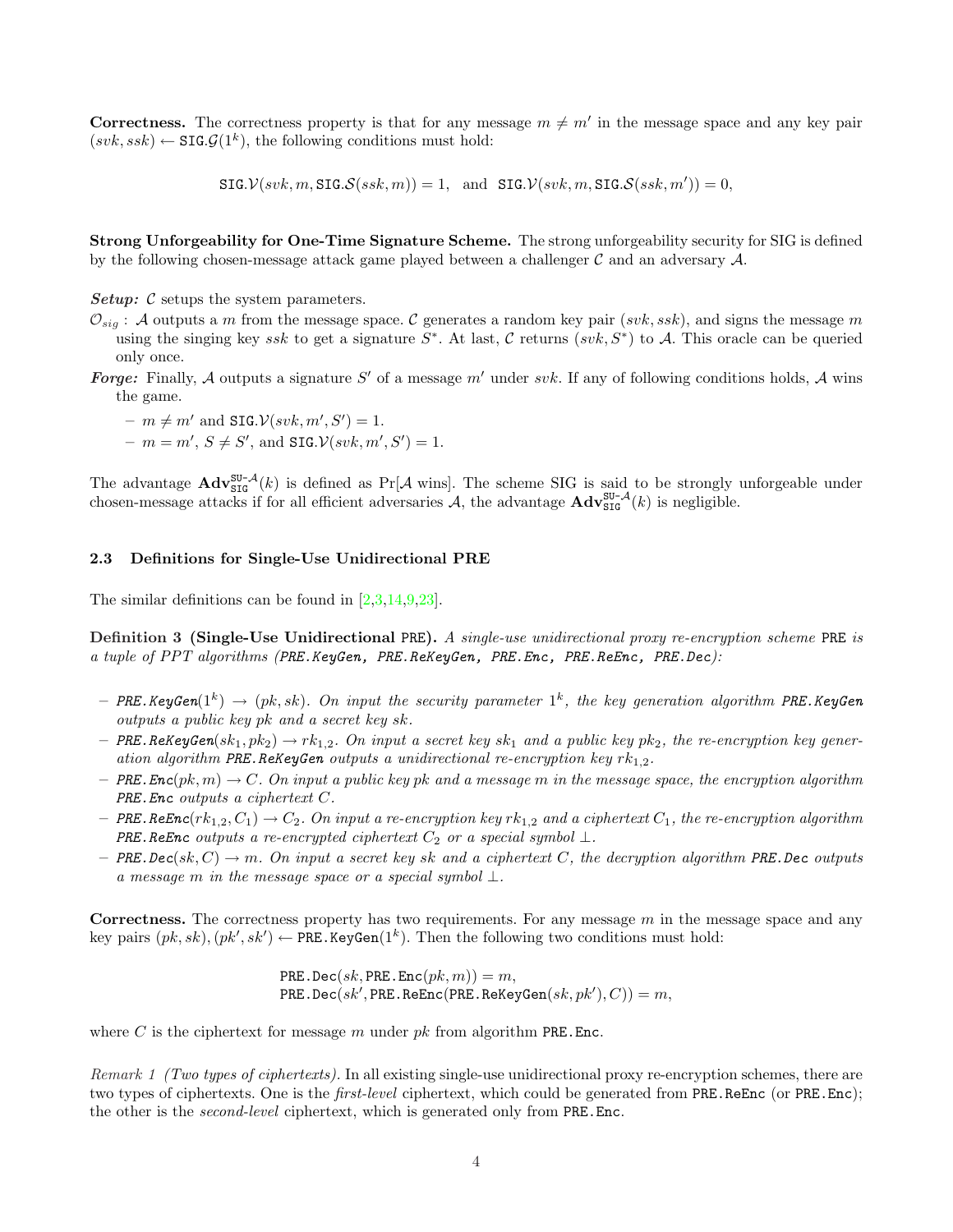Chosen Ciphertext Security for Single-Use Unidirectional Proxy Re-Encryption. We say that a singleuse unidirectional proxy re-encryption scheme PRE is semantically secure against an adaptive chosen ciphertext attack if no polynomial bounded adversary  $A$  has a non-negligible advantage against the challenger in the following Uni-PRE-CCA game. Note that we work in the static corruption model, where the adversary should decide the corrupted users before the game starts. Since there are two types of ciphertexts, we have two situations in some of the following oralces.

Setup: The challenger sets up the system parameters.

**Phase 1:** The adversary A issues queries  $q_1, \dots, q_{n_1}$  where query  $q_i$  is one of:

- Public key generation oracle  $\mathcal{O}_{pk}$ : On input an index i<sub>i</sub><sup>3</sup> the challenger takes a security parameter k, and responds by running algorithm PRE.KeyGen(1<sup>k</sup>) to generate a key pair  $(pk_i, sk_i)$ , gives  $pk_i$  to A and records  $(pk_i, sk_i)$  in the table  $T_K$ .
- Secret key generation oracle  $\mathcal{O}_{sk}$ : On input  $pk_i$  by A, where  $pk_i$  is from  $\mathcal{O}_{pk}$ , if  $pk_i$  is corrupted, the challenger searches  $pk_i$  in the table  $T_K$  and returns  $sk_i$ ; otherwise, the challenger returns  $\perp$ .
- Re-encryption key generation oracle  $\mathcal{O}_{rk}$ : On input  $(pk_i, pk_j)$  by A, where  $pk_i$ ,  $pk_j$  are from  $\mathcal{O}_{pk}$ , the challenger returns the re-encryption key  $rk_{i,j} = \text{PRE}.\text{ReKeyGen}(sk_i, pk_j),$  where  $sk_i$  is the secret key corresponding to  $pk_i$ .
- Re-encryption oracle  $\mathcal{O}_{re}$ : On input  $(pk_i, pk_j, C)$  by A, where  $pk_i$ ,  $pk_j$  are from  $\mathcal{O}_{pk}$ , the challenger returns the re-encrypted ciphertext  $C' = \texttt{PRE}.\texttt{ReEnc}(\texttt{PRE}.\texttt{ReKeyGen}(sk_i, pk_j), C)$ , where sk is the secret key corresponding to pk.
- Decryption oracle  $\mathcal{O}_{dec}$ : On input  $(pk_i, C_i)$ , where  $pk_i$  is from  $\mathcal{O}_{pk}$ , the challenger returns PRE.Dec $(sk_i, C_i)$ , where  $sk_i$  is the secret key corresponding to  $pk_i$ .

These queries may be asked adaptively, that is, each query  $q_i$  may depend on the replies to  $q_1, \dots, q_{i-1}$ .

**Challenge:** There are two cases, and the adversary can perform only one case for only once in this phase.

- the first-level challenge ciphertext: Once the adversary  $A$  decides that Phase 1 is over, it outputs two equal length plaintexts  $m_0$ ,  $m_1$  from the message space, and two public key  $pk, pk^*$  on which it wishes to challenge. There are two constraints on the public key  $pk^*$ : (i) it is from  $\mathcal{O}_{pk}$ ; (ii) it is uncorrupted. The challenger picks a random bit  $\mathbf{b} \in \{0,1\}$  and sets  $C^* = \text{PRE} \cdot \text{Rec}(rk, \text{PRE} \cdot \text{Enc}(pk, m_{\mathbf{b}}))$ , where rk is a re-encryption key from pk to pk<sup>\*</sup>. It sends  $C^*$  as the challenge to A.
- the second-level challenge ciphertext: Once the adversary  $A$  decides that Phase 1 is over, it outputs two equal length plaintexts  $m_0$ ,  $m_1$  from the message space, and a public key  $pk^*$  on which it wishes to challenge. There are three constraints on the public key  $pk^*$ , (i) it is from  $\mathcal{O}_{pk}$ ; (ii) it is uncorrupted; (iii) if  $(pk^*, \bigstar)$  did appear in any query to  $\mathcal{O}_{rk}$ , then  $\star$  is uncorrupted. The challenger picks a random bit  $\mathbf{b} \in \{0,1\}$  and sets  $C^* = \texttt{PRE}.\texttt{Enc}(pk^*, m_\mathbf{b})$ . It sends  $C^*$  as the challenge to A.

**Phase 2:** The adversary A issues more queries  $q_{n_1+1}, \dots, q_n$  where query  $q_i$  is one of:

- $-\mathcal{O}_{pk}, \mathcal{O}_{sk}$ : The challenger responds as in Phase 1.
- $\mathcal{O}_{rk}$ :
	- the first-level ciphertext security: it is the same as that in Phase 1.
	- the second-level ciphertext security: if the following requirements are all satisfied, the challenger responds as in Phase 1; otherwise, the challenger outputs ⊥.
		- ∗ *pk<sub>i</sub>* and *pk<sub>i</sub>* are from  $\mathcal{O}_{pk}$ ;
		- ∗ if  $pk_i = pk^*$ , then  $pk_j$  is uncorrupted.
- $\mathcal{O}_{re}$ : On input  $(pk_i, pk_j, C_i)$  by A, if the following requirements are all satisfied, the challenger responds as in Phase 1; otherwise, the challenger outputs ⊥.
	- $pk_i$  and  $pk_j$  are from  $\mathcal{O}_{pk}$ ;
	- if  $(pk_i, C_i)$  is a derivative of  $(pk^*, C^*)$ , then  $pk'$  is uncorrupted.
- $\mathcal{O}_{dec}$ : On input  $(pk_i, C_i)$ , if the following requirements are all satisfied, the challenger responds the same as in Phase 1; otherwise, the challenger outputs ⊥.
	- $pk_i$  is from  $\mathcal{O}_{pk}$ ;

<sup>3</sup> This index is just used to distinguish the different public keys.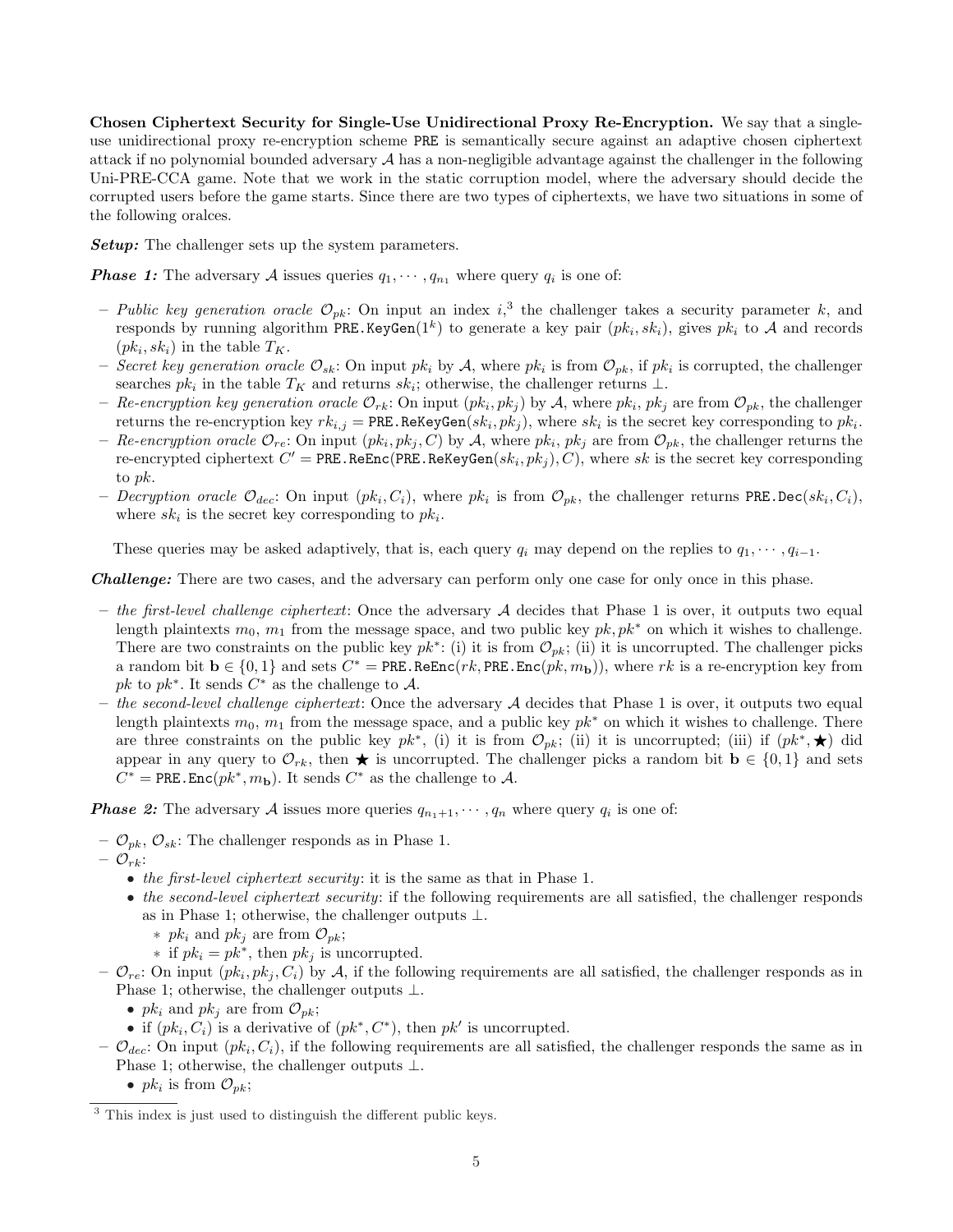•  $(pk_i, C_i)$  is not a derivative of  $(pk^*, C^*)$ .

These queries may be also asked adaptively.

Guess: Finally, the adversary A outputs a guess  $\mathbf{b}' \in \{0,1\}$  and wins the game if  $\mathbf{b} = \mathbf{b}'$ .

We refer to such an adversary  $A$  as a Uni-PRE-CCA adversary. We define adversary  $A$ 's advantage in attacking **PRE** as the following function of the security parameter  $k$ :

$$
\mathbf{Adv}_{\mathtt{PRE}}^{\mathtt{CCA-A}}(k)=|\mathrm{Pr}[\mathbf{b}=\mathbf{b}']-1/2|.
$$

Using the Uni-PRE-CCA game, we can define chosen ciphertext security for unidirectional proxy re-encryption schemes.

*Remark 2.* Derivatives of  $(pk^*, C^*)$  for the CCA security are defined as follows [9]:

- 1.  $(pk^*, C^*)$  is a derivative of itself.
- 2. If  $(pk, C)$  is a derivative of  $(pk^*, C^*)$  and  $(pk', C')$  is a derivative of  $(pk, C)$ , then  $(pk', C')$  is a derivative of  $(pk^*, C^*).$
- 3. If A has queried  $\mathcal{O}_{re}$  on input  $(pk, pk', C)$  and obtained  $(pk', C')$ , then  $(pk', C')$  is a derivative of  $(pk, C)$ .
- 4. If A has queried  $\mathcal{O}_{rk}$  on input  $(pk, pk')$ , and  $C' = \text{PRE} \cdot \text{ReEnc}(\mathcal{O}_{re}(pk, pk'), C)$ , then  $(pk', C')$  is a derivative of  $(pk, C)$ .

From the above, we know that if a re-encrypted ciphertext is not obtained directly by PRE.ReEnc or  $\mathcal{O}_{re}$ , then this ciphertext cannot be a derivative of any ciphertext. Hence, if  $C'' = F(C')$ , where F is a transformation function which makes  $C'' \neq C'$  and  $\text{Dec}(C'',pk) = \text{Dec}(C',pk)$ , and  $C' = \mathcal{O}_{re}(pk^*,pk',C^*)$ , then  $C''$  is not a derivative of  $(pk^*, C^*).$ 

However, according to the definition of the derivative of  $(pk^*, C^*)$  for the RCCA security [22], the above  $C''$  is a derivative of  $(pk^*, C^*)$ . Because the derivative of  $(pk^*, C^*)$  in [22] is defined as: if the message of a re-encrypted ciphertext is one of the challenge messages, then this re-encrypted ciphertext is a derivative of  $(pk^*, C^*)$ .

Definition 4 (Uni-PRE-CCA security). We say that the unidirectional proxy re-encryption scheme PRE is semantically secure against an adaptive chosen ciphertext attack if for any polynomial time Uni-PRE-CCA adversary A the function  $\text{Adv}_{PRE}^{\text{CCA-A}}(k)$  is negligible. As shorthand, we say that PRE is Uni-PRE-CCA-secure.

Collusion Resistance for Single-Use Unidirectional Proxy Re-Encryption. We say that a unidirectional proxy re-encryption scheme PRE is collusion resistant under an adaptive chosen ciphertext attack if no polynomial bounded adversary A has a non-negligible advantage against the challenger in the following Uni-PRE-CR game. Here, we also work in the static corruption model.

Setup: The challenger sets up the system parameters.

- Find: Almost the same as Phase 1 in Uni-PRE-CCA game, except that there is no re-encryption oracle in this game, since the adversary can get every re-encryption key.
- **Output:** Finally, the adversary A outputs private key sk, and wins the game if the corresponding public key pk is uncorrupted.

We refer to such an adversary A as a Uni-PRE-CR adversary. We define adversary  $\mathcal{A}$ 's advantage in attacking **PRE** as the following function of the security parameter  $k$ :

$$
\mathbf{Adv}_{PRE}^{CR-\mathcal{A}}(k) = \Pr[\mathcal{A} \text{ wins}]
$$

Using the Uni-PRE-CR game, we can define collusion resistance under chosen ciphertext attack for single-use unidirectional proxy re-encryption schemes.

Definition 5 (Uni-PRE-CR security). We say that the single-use unidirectional proxy re-encryption scheme PRE is collusion resistant under an adaptive chosen ciphertext attack if for any polynomial time Uni-PRE-CR adversary A the function  $Adv_{PRE}^{CR-A}(k)$  is negligible. As shorthand, we say that PRE is Uni-PRE-CR secure.

Remark 3. As mentioned in  $[22]$ , the security of collusion resistance is implied by the *first-level* ciphertext security.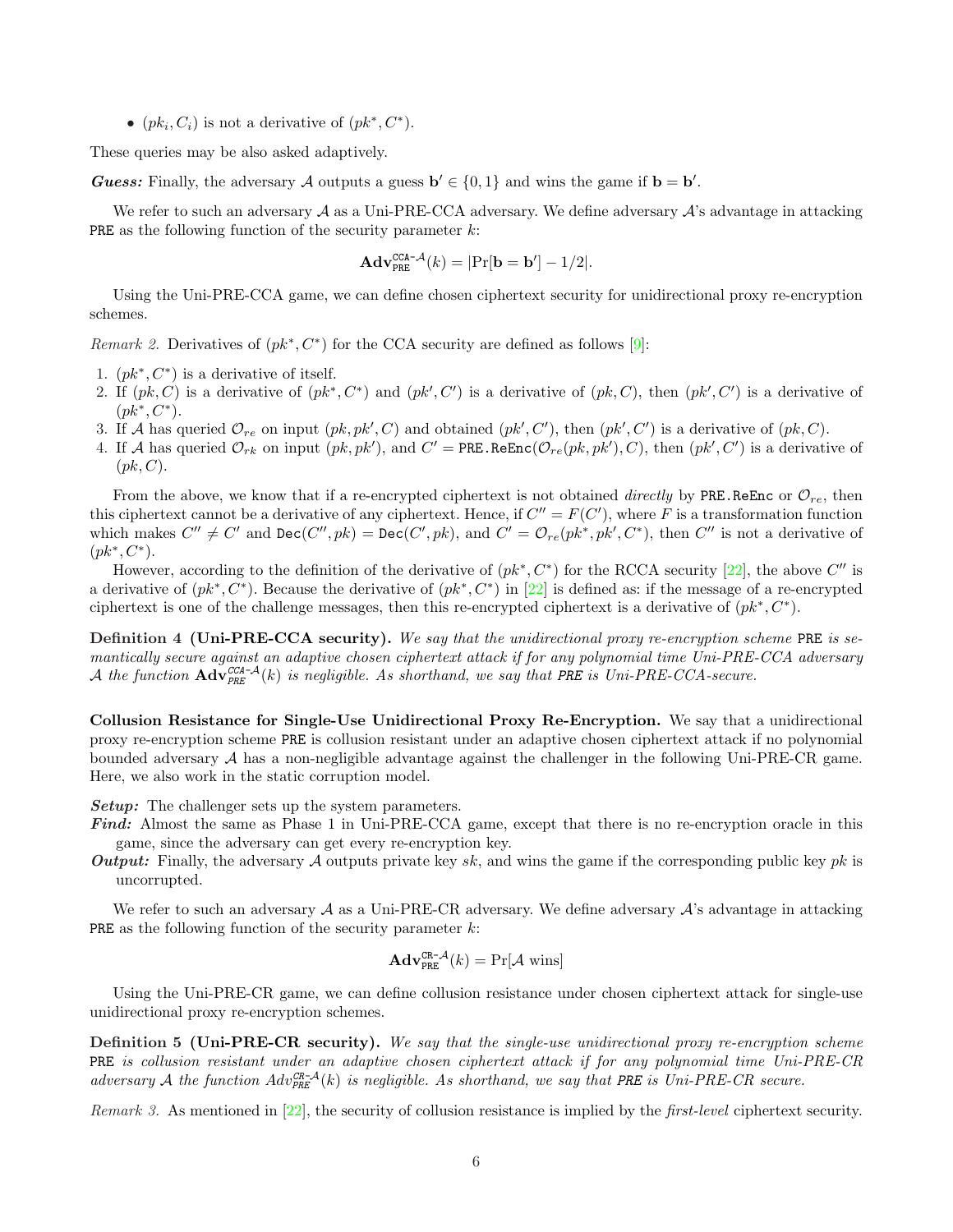#### 2.4 Bilinear Groups

In this subsection, we briefly review the definitions about bilinear maps and bilinear map groups, which follow those in  $[5,6]$ .

- 1. G and  $\mathbb{G}_T$  are two (multiplicative) cyclic groups of prime order q;
- 2. *g* is a generator of  $\mathbb{G}$ ;
- 3. e is a bilinear map  $e : \mathbb{G} \times \mathbb{G} \to \mathbb{G}_T$ .

Let G and  $\mathbb{G}_T$  be two groups as above. An *admissible bilinear map* is a map  $e : \mathbb{G} \times \mathbb{G} \to \mathbb{G}_T$  with the following properties:

- 1. Bilinearity: For all  $P, Q, R \in \mathbb{G}$ ,  $e(P \cdot Q, R) = e(P, R) \cdot e(Q, R)$  and  $e(P, Q \cdot R) = e(P, Q) \cdot e(P, R)$ .
- 2. Non-degeneracy: If  $e(P,Q) = 1$  for all  $Q \in \mathbb{G}$ , then  $P = \mathcal{O}$ , where  $\mathcal O$  is a point at infinity.

We say that  $\mathbb G$  is a bilinear group if the group action in  $\mathbb G$  can be computed efficiently and there exists a group  $\mathbb{G}_T$  and an efficiently computable bilinear map as above. We denote BSetup as an algorithm that, on input the security parameter  $1^k$ , outputs the parameters for a bilinear map as  $(q, g, \mathbb{G}, \mathbb{G}_T, e)$ , where  $q \in \Theta(2^k)$ .

#### 2.5 Complexity Assumptions

The security of the schemes proposed in this paper are based on the 3-Quotient Decision Bilinear Diffie-Hellman assumption (3-QDBDH), the extended 3-Quotient Decision Bilinear Diffie-Hellman assumption (e3-QDBDH), and the Extended Discrete Logarithm assumption (EDL).

**3-QDBDH Problem.** Let  $(q,g,\mathbb{G},\mathbb{G}_T,e) \leftarrow$ BSetup $(1^k)$ . The 3-QDBDH problem is as follows: Given  $(g,g^a,g^{a^2},g^{a^3},$  $(g^b, Q)$  for some  $a, b \in \mathbb{Z}_q$  and  $Q \in \mathbb{G}_T$ , decide whether  $Q = e(g, g)^{b/a}$ . An algorithm A has advantage  $\varepsilon$  in solving 3-QDBDH problem if

$$
|\Pr[\mathcal{A}(g, g^a, g^{a^2}, g^{a^3}, g^b, e(g, g)^{b/a}) = 0] - \Pr[\mathcal{A}(g, g^a, g^{a^2}, g^{a^3}, g^b, Q) = 0]| \le \varepsilon
$$

where the probability is over the random choice of a, b in  $\mathbb{Z}_q$ , the random choice of Q in  $\mathbb{G}_T$ , the random choice of  $g \in \mathbb{G}^*$ , and the random bits of A.

Definition 6 (3-QDBDH Assumption). We say that the  $\varepsilon$ -3-QDBDH assumption holds if no PPT algorithm has advantage at least  $\varepsilon$  in solving the 3-QDBDH problem.

The 3-QDBDH assumption is used in [22] to build a RCCA-secure and collusion-resistant PRE scheme.

 ${\bf e3\text{-}QDBDH}$   ${\bf Problem.}$  Let  $(q,g,\mathbb{G},\mathbb{G}_T,e)$   $\leftarrow$   ${\bf BSetup}(1^k).$  The  ${\bf e3\text{-}QDBDH}$  problem is as follows: Given  $(g,g^{1/a},g^a,$  $g^{a^2}, g^{a^3}, g^b, g^c, Q$ ) for some  $a, b, c \in \mathbb{Z}_q$  and  $Q \in \mathbb{G}_T$ , decide whether  $Q = e(g, g)^{bc/a}$ . An algorithm A has advantage  $\varepsilon$  in solving 3-QDBDH problem if

$$
|\text{Pr}[\mathcal{A}(g,g^{1/a},g^a,g^{a^2},g^{a^3},g^b,g^c,e(g,g)^{bc/a})=0]-\text{Pr}[\mathcal{A}(g,g^{1/a},g^a,g^{a^2},g^{a^3},g^b,g^c,Q)=0]|\leq \varepsilon
$$

where the probability is over the random choice of a, b in  $\mathbb{Z}_q$ , the random choice of Q in  $\mathbb{G}_T$ , the random choice of  $g \in \mathbb{G}^*$ , and the random bits of A.

Definition 7 (e3-QDBDH Assumption). We say that the  $\varepsilon$ -e3-QDBDH assumption holds if no PPT algorithm has advantage at least  $\varepsilon$  in solving the e3-QDBDH problem.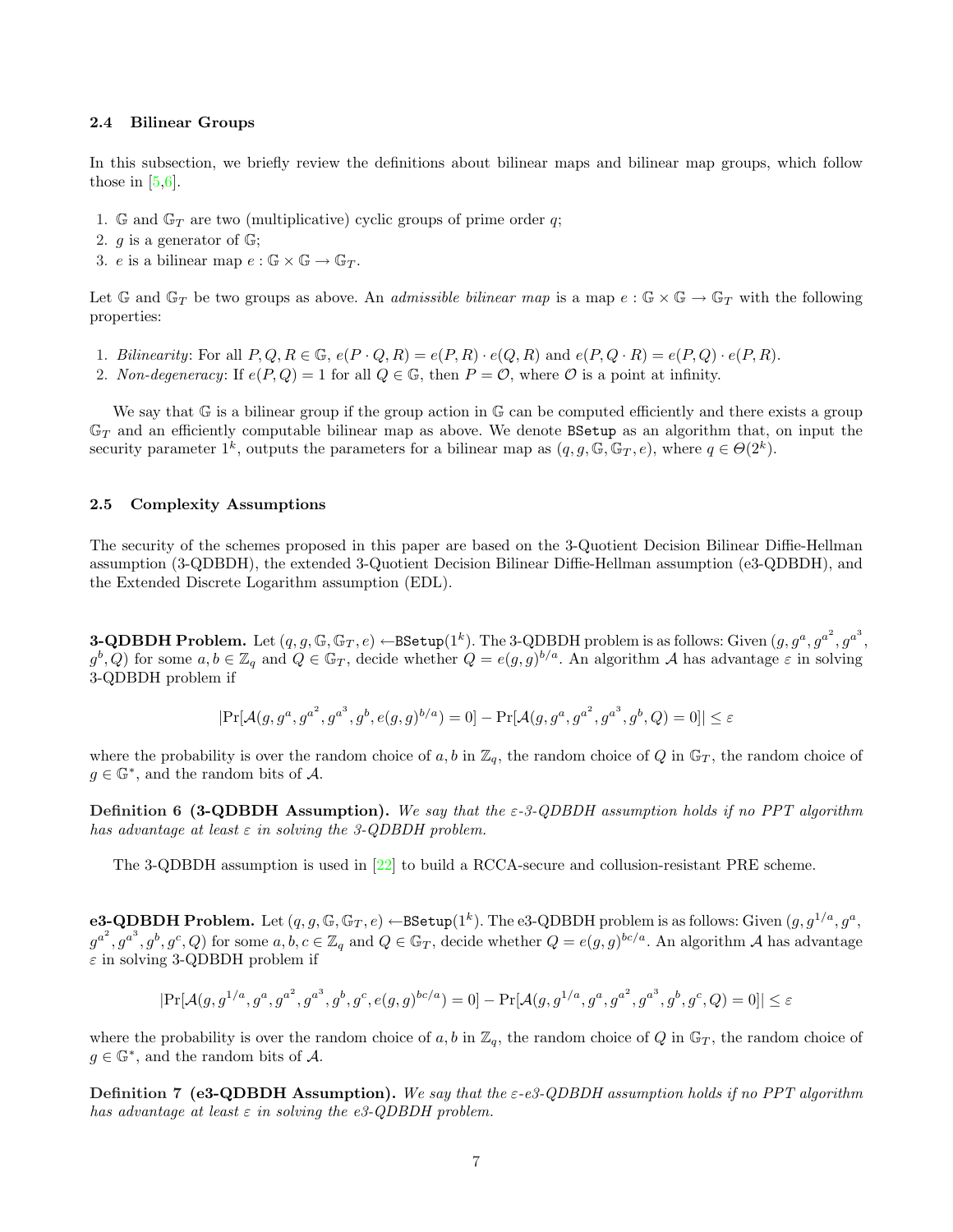**EDL Problem.** Let  $\langle q \rangle = \mathbb{G}$  is a finite cyclic group with prime order q, and g is one of its generator. The EDL problem is as follows: Given  $(g, g^a, g^{1/a})$  for some  $a \in \mathbb{Z}_q$ , compute a. An algorithm A has advantage  $\varepsilon$  in solving EDL problem if

$$
\Pr[\mathcal{A}(g, g^a, g^{1/a}) = a] \le \varepsilon
$$

where the probability is over the random choice of a in  $\mathbb{Z}_q$ , the random choice of  $g \in \mathbb{G}^*$ , and the random bits of A.

Definition 8 (EDL Assumption). We say that the ε-EDL assumption holds if no PPT algorithm has advantage at least  $\varepsilon$  in solving the EDL problem.

It is easy to see that the EDL problem is easier than the Discrete Logarithm problem (DL), and is equal to 2-DL problem<sup>4</sup>, which is used in [2,3] to build a collusion resistant PRE scheme.

### 3 CCA-Secure, Collusion-Resistant, Single-Use, Unidirectional PRE

Notations and Configuration. Let  $1^k$  be the security parameter and  $(q,g,\mathbb{G},\mathbb{G}_T,e)\leftarrow$  BSetup $(1^k),\,g'$  and  $h$  be random numbers in G, SIG be a strongly unforgeable one-time signature scheme, and SKE be CCA-secure one-time symmetric key encryption. Let  $F(y) \stackrel{def}{=} g_2^y \cdot g_3$ ,<sup>5</sup> and  $H : \mathbb{G}_T \to \{0,1\}^{k_1}$ , where  $g_2$  and  $g_3$  are random elements in  $\mathbb{G}, k_1$  is the bit-length of the underlying one-time symmetric encryption's key, and we require that H is uniformly distributed over  $\{0,1\}^{k_1}$  if the input is uniformly distributed over  $\mathbb{G}_T$ . We can use any concrete hash function, such as SHA-1 [21]. Define the algorithm Check on input a ciphertext tuple  $(A, B, C, D, E, S)$  and a key pk as follows:

- 1. Run SIG. $V(A, (B, C, D, E), S)$  to verify signature S on message  $(C, D, E)$  with respect to key A.
- 2. Check that  $e(F(A), B) = e(C, pk)$ .
- 3. Check that  $e(F(A), D) = e(C, h)$ .
- 4. If any of these checks fails, output 0; else output 1.

The system parameters of our proposal are  $(q, g, g', h, \mathbb{G}, \mathbb{G}_T, e, \text{SIG}, \text{SKE}, F, H)$ . The algorithms are as follows.

PRE.KeyGen: On input  $1^k$ , select random  $x \in \mathbb{Z}_q$ . Set  $pk = g^x$  and  $sk = x$ .

PRE.ReKeyGen: On input a public key  $pk<sub>Y</sub>$  and a secret key  $sk<sub>X</sub> = x$ , output the unidirectional re-encryption key  $rk_{X,Y} = (rk_{X,Y}^{(1)}, rk_{X,Y}^{(2)}, rk_{X,Y}^{(3)}) = ((pk_{Y})^{1/x}, pk_{X}, pk_{Y}) = (g^{y/x}, g^{x}, g^{y}).$ 

PRE. Enc: On input pk and a message  $m \in \{0,1\}^n$ , do:

- 1. Select a one-time signature key pair as  $\text{SIGG}(1^k) \to (svk, ssk)$ . Set  $A = svk$ .
- 2. Select a random number  $r \in \mathbb{Z}_q$  and compute

$$
B = pk^r, \ C = F(A)^r, \ D = h^r, \ v = e(g, g)^r, \ k = H(v).
$$

- 3. Run the encrypting algorithm  $SKE$ .  $Enc(k, m)$ , where the plaintext is m, and denote the ciphertext E.
- 4. Run the signing algorithm  $\text{SIG.S}(ssk, (B, C, D, E))$ , where the message to sign is the tuple  $(B, C, D, E)$ , and denote the signature S.
- 5. Output the ciphertext  $(A, B, C, D, E, S)$ .

PRE.ReEnc: On input a re-encryption key  $rk_{X,Y}$  and a ciphertext  $K = (A, B, C, D, E, S)$  under key  $pk_X$ , if  $Check(K, pk_X) = 0$ , output  $\perp$  and terminate; otherwise, re-encrypt the ciphertext to be under key  $pk_Y$  as:

- 1. Compute  $B' = e(B, rk_{X,Y}^{(1)}) = e(g,g)^{yr}$ .
- 2. Select a one-time signature key pair as  $\text{SIGG}(1^k) \to (s\bar{vk}, s\bar{sk})$ . Set  $\bar{A} = s\bar{vk}$ .
- 3. Select a random number  $\bar{r} \in \mathbb{Z}_q$  and compute

$$
\bar{B}=(rk_{X,Y}^{(3)})^{\bar{r}},\ \bar{C}=F(\bar{A})^{\bar{r}},\ \bar{D}=h^{\bar{r}},\ \bar{v}=e(g',g)^{\bar{r}},\ \bar{k}=H(\bar{v}).
$$

4. Run the encrypting algorithm SKE. Enc $(\bar{k},B'||rk_{X,Y}^{(2)}||A||B||C||D||E||S)$ , where the plaintext is  $B'||rk_{X,Y}^{(2)}||A||$  $B||C||D||E||S$ , and denote the ciphertext  $\overline{E}$ .

<sup>&</sup>lt;sup>4</sup> The 2-DL problem is: given  $(g, g^a, g^{a^2})$  as input, to compute a.

<sup>&</sup>lt;sup>5</sup> In fact, as mentioned in [9], we use y instead of  $\tilde{y}$  for simplicity, where  $\tilde{y}$  is a fixed one-to-one representation of y in  $\mathbb{Z}_q$ . This one-to-one mapping from  $y$  to  $\tilde{y}$  can be implemented by an additional hash function.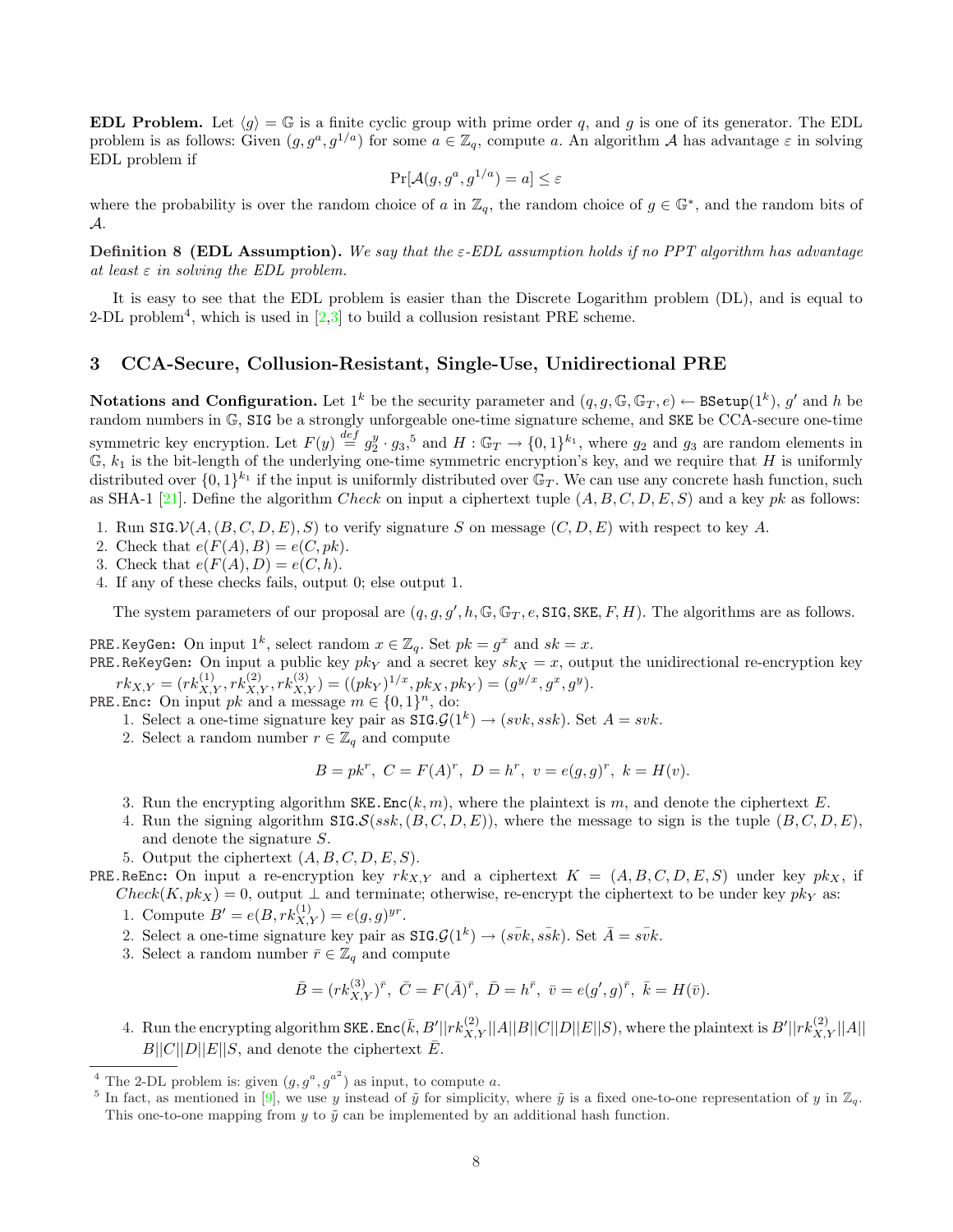- 5. Run the signing algorithm  $\text{SIG.S}(s\overline{s}k, (\overline{B}||\overline{C}||\overline{D}||\overline{E}))$ , where the message to sign is the tuple  $(\overline{B}, \overline{C}, \overline{D}, \overline{E})$ , and denote the signature  $\bar{S}$ .
- 6. Output the new ciphertext  $(\bar{A}, \bar{B}, \bar{C}, \bar{D}, \bar{E}, \bar{S})$ .
- PRE.Dec: On input a secret key sk and any ciphertext  $K$ , parse  $K$ ,

**Case**  $K = (A, B, C, D, E, S)$ : If  $Check(K, g^{sk}) = 0$ , output  $\perp$  and terminate; otherwise, compute  $v = e(B, g)^{1/sk}$ ,  $k = H(v).$ 

**Case**  $K = (\overline{A}, \overline{B}, \overline{C}, \overline{D}, \overline{E}, \overline{S})$ : If  $Check(K, g^{sk}) = 0$ , output  $\perp$  and terminate; otherwise, compute  $\overline{v} = e(\overline{B}, g')^{1/sk}$ ,  $\bar{k} = H(v),$  decrypt  $\bar{E}$  under  $\bar{k}$  using SKE. Dec to get  $B'||rk_{X,Y}^{(2)}||A||B||C||D||E||S.$  If  $Check((A,B,C,D,E,S),$ 

 $rk_{X,Y}^{(2)}$  = 0, output  $\perp$  and terminate; otherwise, compute  $v = B'^{1/sk}$ ,  $k = H(v)$ .

Then decrypt E under k using SKE.Dec to get m  $(m \text{ may be } \perp)$ .

Correctness. The correctness property can be obtained from the following equations.

Case  $K = (A, B, C, D, E, S)$ : We have

$$
e(B,g)^{1/sk} = e(pk^r, g)^{1/sk} = e(g, g)^r = v.
$$

**Case**  $K = (\overline{A}, \overline{B}, \overline{C}, \overline{D}, \overline{E}, \overline{S})$ : We have

$$
e(\bar{B}, g')^{1/sk} = e(pk^{\bar{r}}, g')^{1/sk} = e(g', g)^{\bar{r}} = \bar{v},
$$

and

$$
{B'}^{1/sk} = e(B, rk_{X,Y}^{(1)})^{1/sk} = (e(g,g)^{sk \cdot r})^{1/sk} = e(g,g)^r = v.
$$

Remark  $\sharp$ . We have no explicit test for checking the validity of B'. However, if it is malformed, the decrypted session key  $H(B^{(1/sk})$  will be uniformly random and independent of the true key. Hence, the final decrypted output will be either correct or indistinguishable from random.

It seems that  $(rk_{X,Y}^{(2)}, A, B, C, D, S)$  is useless, since we can compute m from  $(B', E)$  and the validity of m can be guaranteed by SKE. However, we cannot removed them from the re-encrypted ciphertext. Because we cannot answer the decryption oracle when we don't have  $(r k_{X,Y}^{(2)}, A, B, C, D, S)$ . See the details in the security proof.

### 3.1 Security Analysis

For convenience, we will prove security under equivalent formulations of 3-QDBDH assumption and e3-QDBDH assumption as that in [22].

**Lemma 1.** The 3-QDBDH problem is equivalent to decide whether Q equals  $e(g,g)^b$  or a random value, given  $(g, g^{1/a}, g^a, g^{a^2}, g^{a^2 \cdot b})$  as input.

*Proof.* Given  $(g, g^{1/a}, g^a, g^{a^2} \cdot g^{a^2 \cdot b})$ , we can build a 3-QDBDH instance by setting  $(y = g^{1/a}, y^A = g, y^{A^2} = g^{A^2} \cdot g^{A^2}$  $g^a, y^{A^3} = g^{a^2}, y^B = g^{a^2 \cdot b}$ , which implicitly define  $A = a$  and  $B = a^3 \cdot b$ . Then, we have  $e(y, y)^{B/A} = e(g^{1/a}, g^{1/a})^{(a^3 \cdot b)/a} =$  $e(g, g)^b$ . The converse implication is easily established and demonstrates the equivalence between both problems.

Similarly, we get the following.

**Lemma 2.** The 3-QDBDH problem is equivalent to decide whether Q equals  $e(g, g)^{bc}$  or a random value, given  $(g, g^{1/a^2}, g^{1/a}, g^a, g^{a^2}, g^{a^2 \cdot b}, g^c)$  as input.

Theorem 1 (Uni-PRE-CCA security). Our proposal is Uni-PRE-CCA-secure in the standard model under assumptions that the 3-QDBDH problem and the e3-QDBDH problem are hard, that SKE is CCA-secure, and that SIG is strongly unforgeable. In particular, we have

$$
\mathbf{Adv}_{PRE}^{\textit{CCA-A}}(k) \leq \begin{cases} q_{pk} \cdot (\epsilon_{e3\textit{-qDBDH}} + \epsilon_{\textit{SIG}} + q_{r+d} \cdot \delta + \epsilon_{\textit{SKE}}^{\textit{CCA}}), \textit{first-level}; \\ q_{pk} \cdot (\epsilon_{3\textit{-qDBDH}} + \epsilon_{\textit{SIG}} + q_{r+d} \cdot \delta + \epsilon_{\textit{SKE}}^{\textit{CCA}}), \textit{second-level}. \end{cases}
$$

where  $q_{pk}$  is the amount of queries to the public key generation oracle for uncorrupted public keys,  $q_{r+d}$  is the amount of queries to the re-encryption oracle and the decryption oracle,  $\epsilon_{e3\text{-qDBDH}}$  is the probability that the adversary solves the e3-QDBDH problem,  $\epsilon_{3-\text{qDBDH}}$  is the probability that the adversary solves the 3-QDBDH problem,  $\epsilon_{SIG}$  is the probability that the adversary breaks the strong unforgeability security of  $STG$ ,  $\delta$  is the probability that any given verification key is output by SIG.G, and  $\epsilon_{SKE}^{CCA}$  is the probability that the adversary breaks the CCA security of SKE.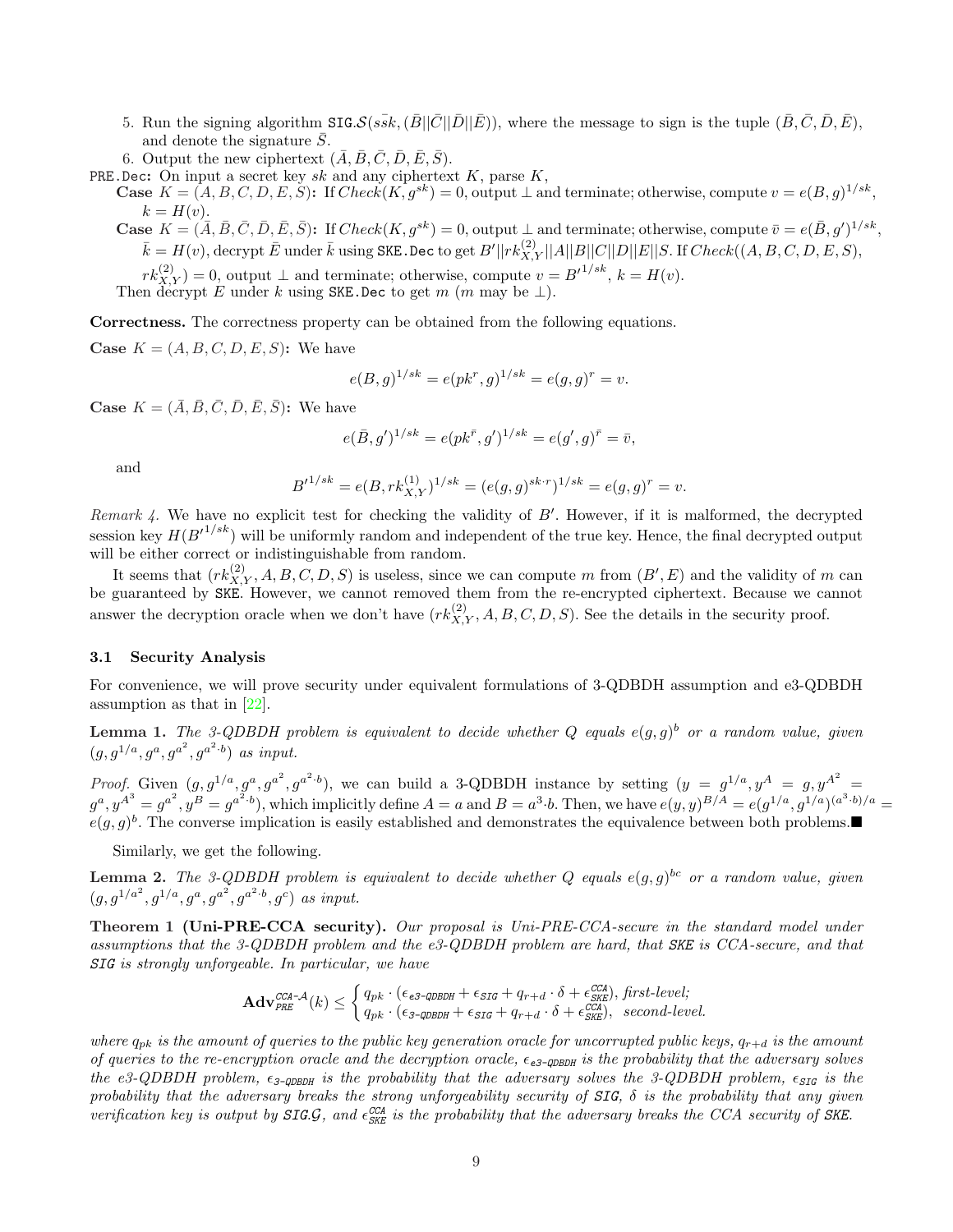*Proof.* We incrementally define a sequence of games starting at the real attack (Game  $G_0$ ), and ending up at Game  $G_5$ , which clearly shows that the adversary cannot break the system. We define  $E_i$  to be the event that  $\mathbf{b} = \mathbf{b}'$  in Game  $G_i$ , where **b** is the bit involved in the challenge phase, and **b'** is the output of A in the Guess phase.

**Game**  $G_0$ . This game corresponds to the real attack. By definition,

$$
|\Pr[E_0] - 1/2| = \mathbf{Adv}_{PRE}^{\text{CCA-A}}(k)
$$
\n(1)

**Game**  $G_1$ . In this game, we modify the public key oracle and challenge phase as follows.

- $-\mathcal{O}_{nk}$ : On input an index i, if it is an uncorrupted public key, the challenger decides whether it is the challenge public key  $pk^*$ . If yes, the challenger marks the public key as  $pk$ . The other performances in this oracle are the same as those in Game  $G_0$ .
- **Challenge:** if the challenge public key  $pk^* \neq pk$ , the challenger reports "failure" and aborts; otherwise, the challenger does the same performances as those in Game  $G_0$ .

It is easy to see that only if the challenger guessed the correct challenge public key, Game  $G_1$  and Game  $G_0$ are indistinguishable. The probability that the challenger guesses the correct challenge public key is  $1/q_{pk}$  at least. Hence, we have

$$
|\Pr[E_1] - 1/2| \ge \frac{1}{q_{pk}} \cdot |\Pr[E_0] - 1/2| \tag{2}
$$

**Game**  $G_2$ . In this game, we use the modified e3-QDBDH input and modified 3-QDBDH input to modify the Setup and Challenge phase.

#### – Setup:

- the first-level ciphertext security: given a modified e3-QDBDH input  $(g, g^{1/a^2}, g^{1/a}, g^a, g^{a^2}, g^{a^2 \cdot b}, g^c, Q)$ , the challenger sets up the global parameters for A as follows: the description of the groups  $\langle g \rangle = \mathbb{G}, \mathbb{G}_T$ , their prime order q, and the mapping  $e : \mathbb{G} \times \mathbb{G} \to \mathbb{G}_T$ ,  $(svk^*,ssk^*) \leftarrow \text{SIG.G}(1^k)$ ,  $g_2 = g^{\alpha_1}, g_3 = g^{a^2 \cdot \alpha_2 - \alpha_1 \cdot svk^*}$ ,  $h = (g^{a^2})^w$ ,  $g' = g^c$ , where  $\alpha_1, \alpha_2$ , and w are random numbers from  $\mathbb{Z}_q$ . The system parameters are  $(q, g, g', g_2, g_3, \mathbb{G}, \mathbb{G}_T, e, F, H, \texttt{SIG}, \texttt{SKE}).$
- the second-level ciphertext security: given a modified 3-QDBDH input  $(g, g^{1/a}, g^a, g^{a^2}, g^{a^2 \cdot b}, Q)$ , the challenger sets up the global parameters for A as follows: the description of the groups  $\langle g \rangle = \mathbb{G}, \mathbb{G}_T$ , their prime order q, and the mapping  $e : \mathbb{G} \times \mathbb{G} \to \mathbb{G}_T$ ,  $(svk^*,ssk^*) \leftarrow \text{SIG.G}(1^k)$ ,  $g_2 = g^{\alpha_1}, g_3 = g^{a^2 \cdot \alpha_2 - \alpha_1 \cdot svk^*}$ ,  $h = (g^{a^2})^w$ ,  $g' = g^u$  where  $\alpha_1, \alpha_2, w$  and u are four random numbers from  $\mathbb{Z}_q$ . The system parameters are  $(q, g, g', g_2, g_3, \mathbb{G}, \mathbb{G}_T, e, F, H, \texttt{SIG}, \texttt{SKE}).$
- **Challenge:** The challenger sets  $A^* = svk^*$ , and computes S by using  $ssk^*$ . Other performances are the same as those in Game  $G_1$ .

Since  $(g, g^{1/a^2}, g^{1/a}, g^a, g^{a^2}, g^{a^2 \cdot b}, g^c, Q, \alpha_1, \alpha_2, w, u)$  are random, the above setup phase and challenge phase are indistinguishable from those in Game  $G_1$ . Hence, we have

$$
\Pr[E_2] = \Pr[E_1] \tag{3}
$$

Game  $G_3$ . In this game, we modify the public key generation oracle, re-encryption oracle, and decryption oracle.

– Phase 1.

- $\mathcal{O}_{pk}$ : the challenger picks a random  $x_i \in \mathbb{Z}_q$ . If it is a corrupted public key, compute  $pk_i = g^{x_i}$ . Otherwise, decide whether it is the challenge public key. If it is, compute  $pk_i = (g^{a^2})^{x_i}$ ; otherwise, compute  $pk_i = (g^a)^{x_i}$ . At last, the challenger records the tuple  $(pk_i, x_i)$  in  $T_K$ , and responds A with  $pk_i$ .
- $\mathcal{O}_{sk}$ : On input  $pk_i$ , the challenger checks whether  $pk_i$  exists in  $T_K$ , if not, the challenger aborts. Otherwise, if  $pk_i$  is a corrupted public key, the challenger outputs  $x_i$ ; otherwise, the challenger outputs  $\perp$ .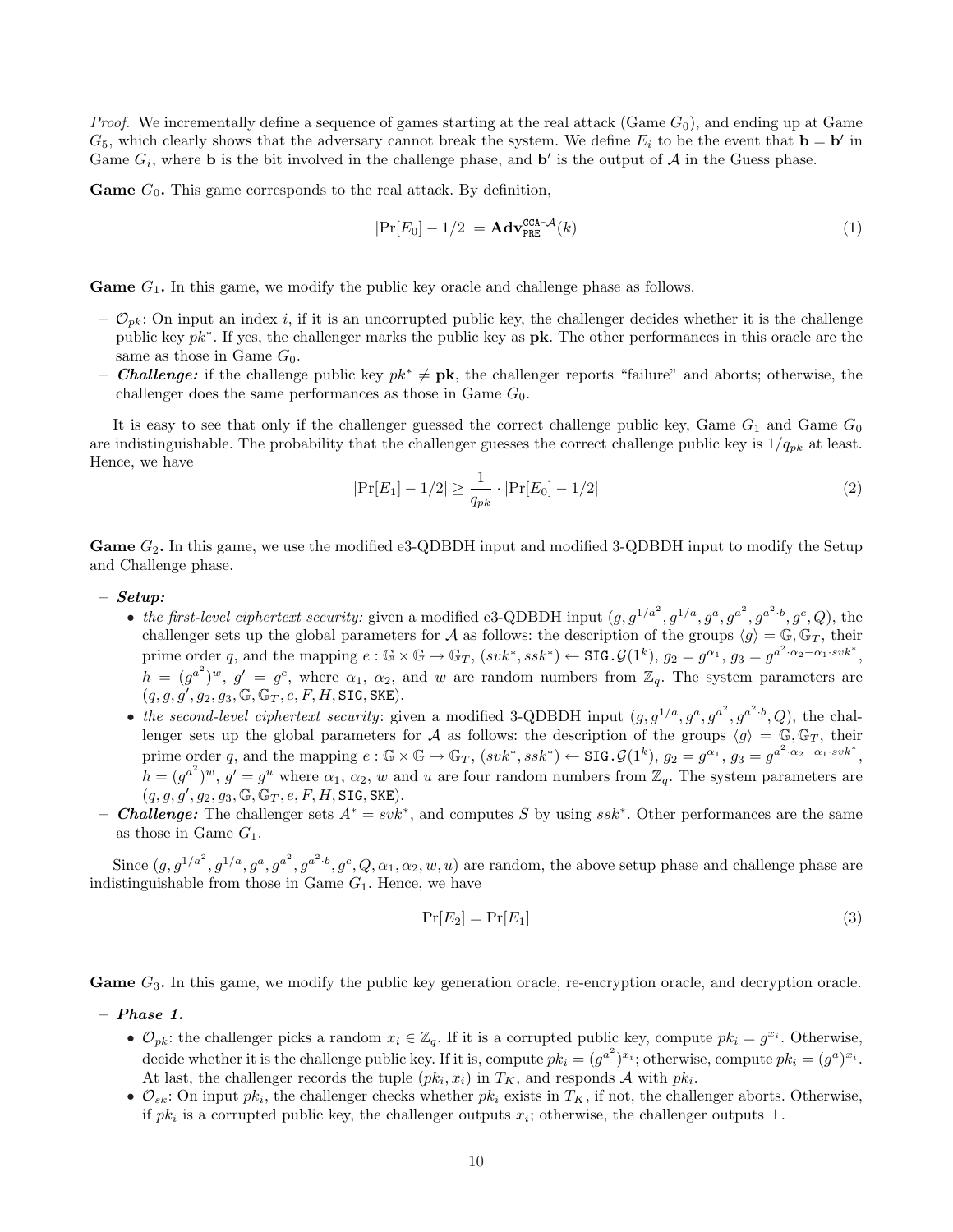- $\mathcal{O}_{rk}$ : On input  $(pk_i, pk_j)$ , the challenger checks whether  $pk_i$  and  $pk_j$  both exist in  $T_K$ , if not, the challenger aborts. Otherwise, the challenger does the following performances.
	- ∗ If  $pk_i$  and  $pk_j$  are both corrupted, the challenger responds A with  $g^{x_j/x_i}$ .
	- $∗$  If  $pk<sub>i</sub>$  and  $pk<sub>j</sub>$  are both uncorrupted and neither of them is the guessed challenge public key, the challenger responds A with  $g^{x_j/x_i}$ .
	- $∗$  If  $pk_i$  is corrupted, and  $pk_j$  is uncorrupted but not the guessed challenge public key, the challenger responds A with  $(g^{1/a})^{x_j/x_i}$ .
	- ∗ If  $pk_i$  is corrupted, and  $pk_j$  is the guessed challenge public key, the challenger responds A with  $(g^a)^{x_j/x_i}$ .
	- $∗$  If  $pk<sub>i</sub>$  is uncorrupted but not the guessed challenge public key, and  $pk<sub>j</sub>$  is the guessed challenge public key, the challenger responds A with  $(g^a)^{x_j/x_i}$ .
	- $∗$  If  $pk<sub>i</sub>$  is uncorrupted but not the guessed challenge public key, and  $pk<sub>j</sub>$  is corrupted, the challenger responds A with  $(g^a)^{x_j/x_i}$ .
	- $∗$  If  $pk<sub>i</sub>$  is the guessed challenge public key, and  $pk<sub>j</sub>$  is uncorrupted but not the guessed challenge public key, the challenger responds A with  $(g^{1/a})^{x_j/x_i}$ .
	- $*$  (only for the first-level ciphertext security) If  $pk_i$  is the guessed challenge public key, and  $pk_j$  is corrupted, the challenger responds A with  $(g^{1/a^2})^{x_j/x_i}$ .
- $\mathcal{O}_{re}$ : On input  $(pk_i, pk_j, K)$ , the challenger checks whether  $pk_i$  and  $pk_j$  both exist in the table  $T_K$ , if not, the challenger aborts. Otherwise, if  $Check(K, pk_i^{(1)}) = 0$ , then the ciphertext is not well-formed, the challenger outputs  $\perp$  and aborts; otherwise, the challenger parses  $K = (A, B, C, D, E, S)$ , and does the following performances.
	- \* the first-level ciphertext security: Return PRE.ReEnc $(\mathcal{O}_{rk}(pk_i, pk_j), K)$ .
	- ∗ the second-level ciphertext security:
		- If  $pk_i$  is the guessed challenge public key, and  $pk_j$  is a corrupted public key, the challenger computes:

$$
t=\frac{C}{D^{\alpha_2/w}},\ \lambda=\frac{1}{\alpha_1(A-A^*)}.
$$

Then the challenger gets  $B' = e((t^{\lambda})^{x_j}, g)$ , and compute  $(\overline{A}, \overline{B}, \overline{C}, \overline{D}, \overline{E}, \overline{S})$  as the real execution. At last, the challenger responds  $(\overline{A}, \overline{B}, \overline{C}, \overline{D}, \overline{E}, \overline{S})$ .

Note that when  $A \neq A^*$ , then the challenger can solve for  $t^{\lambda} = g^r$  since:

$$
t = \frac{F(A)^r}{(h^r)^{\alpha_2/w}} = \frac{g_2^{r \cdot A} g_3^r}{g^{a^2 \cdot r \cdot \alpha_2}} = \frac{(g^{\alpha_1})^{r \cdot A} (g^{a^2 \cdot \alpha_2 - \alpha_1 \cdot A^*)r}}{g^{r \cdot a^2 \cdot \alpha_2}} = \frac{g^{r \alpha_1 (A - A^*) + r \cdot a^2 \cdot \alpha_2}}{g^{r \cdot a^2 \cdot \alpha_2}} = g^{r \cdot \alpha_1 (A - A^*)}.
$$

· Otherwise, Return PRE.ReEnc $(\mathcal{O}_{rk}(pk_i, pk_j), K)$ .

- $\mathcal{O}_{dec}$ : On input  $(pk_i, K)$ , the challenger checks whether  $pk_i$  exists in table  $T_K$ , if not, the challenger outputs ⊥. Otherwise, the challenger does the following performances.
	- ∗ If  $pk_i$  is corrupted, the challenger responds  $A$  with PRE.Dec( $x_i, K$ ).
	- $*$  If  $pk_i$  is uncorrupted, the challenger parses  $K$ ,
		- Case  $K = (A, B, C, D, E, S)$ : If  $Check(K, pk) = 0$ , the challenger outputs  $\perp$  and terminates; otherwise, the challenger solves for  $g^r$  as it does in  $\mathcal{O}_{re}$ , and computes  $v = e(g^r, g)$ ,  $k = H(v)$ . Then decrypt E under k using SKE.Dec to get m  $(m \text{ may be } \perp)$ .
		- Case  $K = (\overline{A}, \overline{B}, \overline{C}, \overline{D}, \overline{E}, \overline{S})$ : If  $Check(K, pk_i) = 0$ , the challenger outputs ⊥ and terminates; otherwise, the challenger solves for  $g^{\bar{r}}$  as it does in  $\mathcal{O}_{re}$ , and computes  $\bar{v} = e(g^{\bar{r}}, g')$ ,  $\bar{k} = H(\bar{v})$ . Then decrypt  $\bar{E}$  under  $\bar{k}$  using SKE.Dec to get  $B'||rk_{X,i}^{(2)}||A||B||C||D||E||S$  (m may be  $\bot$ ). the challenger searches  $pk_X = rk_{X,i}^{(2)}$  in  $T_K$ , and calls  $\mathcal{O}_{rk}$  with  $(pk_X, pk_i)$  to get the corresponding re-encryption key  $rk_{X,i}$ , and checks  $e(B, rk_{X,i}^{(1)}) \stackrel{?}{=} B'$ . If it holds, the challenger calls  $\mathcal{O}_{dec}$  with  $(pk_X, (A, B, C, D, E, S))$  to get the message m and outputs it; otherwise, the challenger outputs ⊥. Note that in the real execution, according to the correctness of SKE, iff  $B' = e(B, rk_{X,i}^{(1)})$ , PRE.Dec outputs a message m not  $\perp$  when the input is a re-encrypted ciphertext. Hence, the above check  $process\ (e(B,rk^{(1)}_{X,i})\stackrel{?}{=}B')$  does not affect but guarantees the distinguishability between the simulation and the real execution.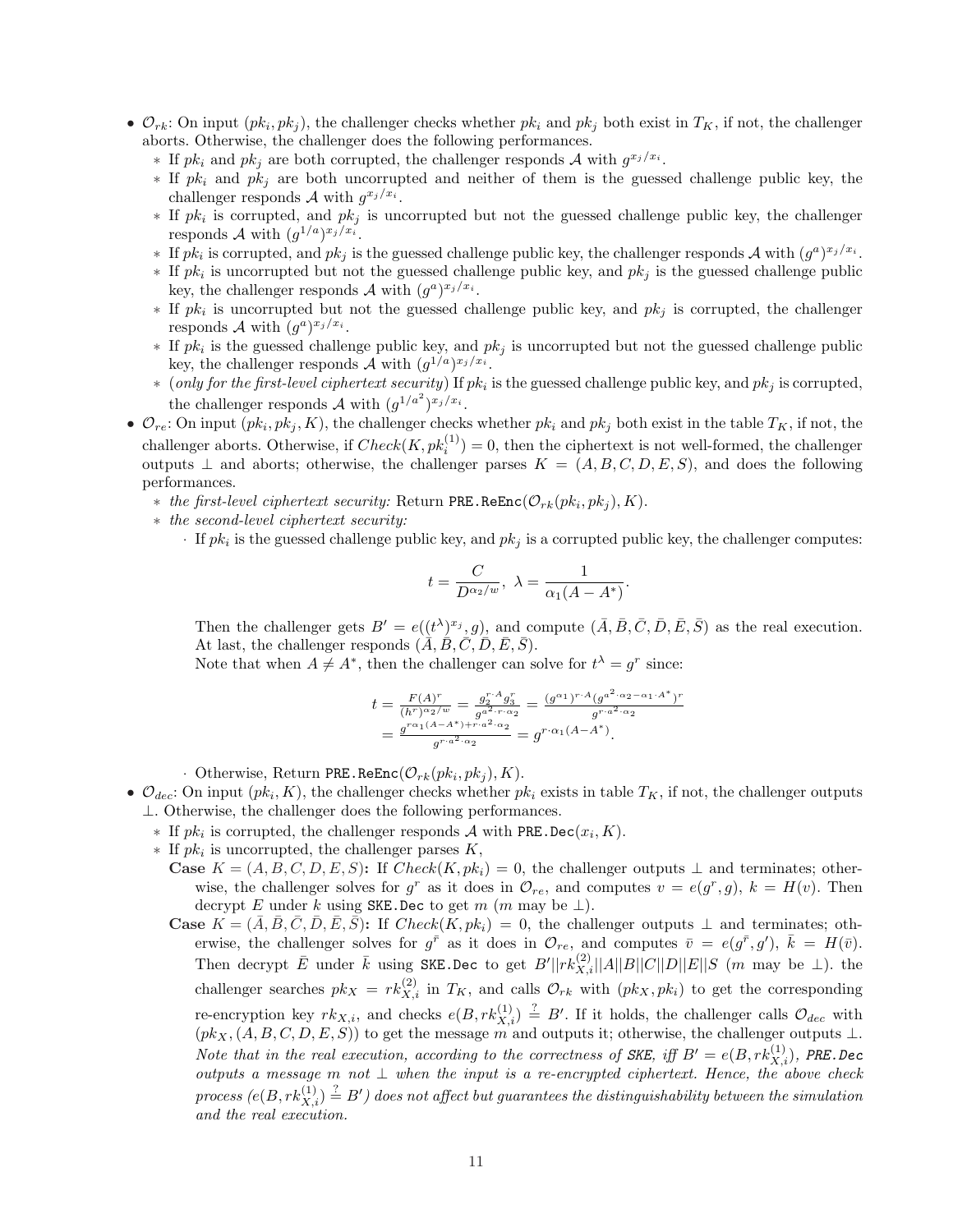$-$  **Phase 2:** Almost the same as Phase 1, but with the restrictions in Uni-PRE-CCA game.

The keys responses in Game  $G_3$  are indistinguishable from those in Game  $G_2$ . The decryption oracle and re-encryption oracle are also indistinguishable from those in Game  $G_2$ , except that the challenger cannot always answer them when  $A = svk^*$ . On the one hand, before the challenge ciphertext is given, the adversary could query with a ciphertext where  $A = svk^*$  with probability  $q_{r+d} \cdot \delta$ . On the other hand, after the challenge is given, the adversary could query with a well-formed ciphertext where  $A = svk^*$  and yet the ciphertext is not the challenge ciphertext is  $\epsilon_{\text{SIG}}$ . Note that  $B = g^r$ ,  $E = \text{SKE} \cdot \text{Enc}(H(e(g, g)^r), m)$  uniquely fix m. If  $A = svk^*$  then the ciphertext must not be identical to the challenge ciphertext. If the ciphertext is well-formed, then  $S$  is a valid forgery against SIG.

As a result, we have

$$
|\Pr[E_3] - \Pr[E_2]| \le \epsilon_{\text{SIG}} + q_{r+d} \cdot \delta \tag{4}
$$

**Game**  $G_4$ . In this game, we modify Challenge Phase.

– Challenge:

• the first-level challenge ciphertext: the challenger first runs PRE.Enc( $pk_i, m_b$ ) ( $pk_i \neq pk^*$ ) to get  $(A, B, C,$  $(D, E, S)$ , and queries  $\mathcal{O}_{rk}$  with  $(pk_i, pk^*)$  to get re-encryption key. Then the challenger uses the re-encryption key to get  $B'$ , and computes

$$
A^* = svk^*, \ B^* = (g^{a^2 \cdot b})^{x^*} = (pk^*)^b,
$$
  

$$
C^* = (g^{a^2 \cdot b})^{\alpha_2} = ((g^{\alpha_1})^{A^*} \cdot g^{a^2 \cdot \alpha_2 - \alpha_1 \cdot A^*})^b = (g_2^{A^*} \cdot g_3)^b = F(A^*)^b,
$$
  

$$
D^* = (g^{a^2 \cdot b})^w = h^b, \ v^* = Q, \ k^* = H(v^*),
$$
  

$$
E^* = \text{SKE} \cdot \text{Enc}(k^*, B'||pk_i^{(1)}||A||B||C||D||E||S),
$$
  

$$
S^* = \text{SIG} \cdot S(ssk^*, (B^*, C^*, D^*, E^*)),
$$

• the second-level challenge ciphertext:

$$
A^* = svk^*, \ B^* = (g^{a^2 \cdot b})^{x^*} = (pk^*)^b,
$$
  

$$
C^* = (g^{a^2 \cdot b})^{\alpha_2} = ((g^{\alpha_1})^{A^*} \cdot g^{a^2 \cdot \alpha_2 - \alpha_1 \cdot A^*})^b = (g_2^{A^*} \cdot g_3)^b = F(A^*)^b,
$$
  

$$
D^* = (g^{a^2 \cdot b})^w = h^b, \ v^* = Q, \ k^* = H(v^*),
$$
  

$$
E^* = \text{SKE}.\text{Enc}(k^*, m_b), \ S^* = \text{SIG}.\mathcal{S}(ssk^*, (B^*, C^*, D^*, E^*)),
$$

where  $x^*$  is in the same item with  $pk^*$  in the table  $T_K$ , the challenger returns  $K^* = (A^*, B^*, C^*, D^*, E^*, S^*)$ to A.

It is easy to see that when the challenger receives an e3-QDBDH instance (for the first-level challenge ciphertext) and a 3-QDBDH instance (for the second-level challenge ciphertext) as input, its challenge ciphertext is a perfectly distributed, proper encryption of message  $m_{\mathbf{b}}$ . Hence, we have

$$
|\Pr[E_4] - \Pr[E_3]| \le \begin{cases} \epsilon_{\text{e3-QDBDH}}, \text{ first-level};\\ \epsilon_{\text{3-QDBDH}}, \text{ second-level}. \end{cases} \tag{5}
$$

**Game**  $G_5$ . In this game, we continue to modify the challenge phase, such that  $k^*$  is chosen randomly from  $\{0,1\}^{k_1}$ . Since Q is uniformly distributed,  $H(v^*)$  is uniformly distributed over  $\{0,1\}^{k_1}$ . Hence, we have

$$
\Pr[E_5] = \Pr[E_4] \tag{6}
$$

In this game,

– the second-level ciphertext security: only  $E^* = \text{SKE}.\text{Enc}(k^*, m_b)$  uniquely fixes  $m_b$  no matter in the original challenge ciphertext or the re-encrypted ciphertexts of the challenge ciphertext.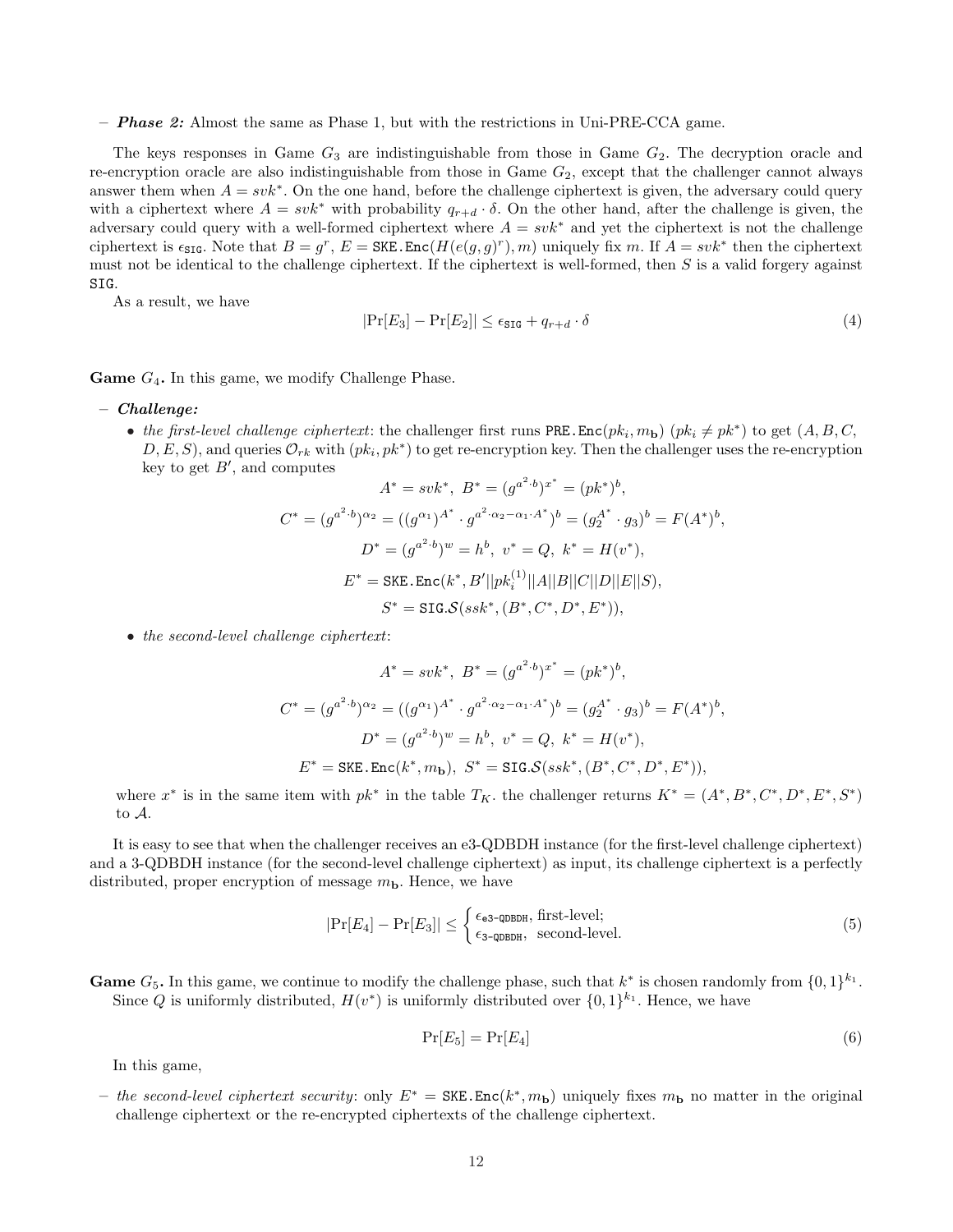– the first-level ciphertext security: only B', E uniquely fixes  $m<sub>b</sub>$  no matter in the challenge ciphertext, and  $E^*$ uniquely fixes  $B', E$  no matter in the challenge ciphertext.

Hence, we have that

$$
\Pr[E_5] = \epsilon_{\text{SKE}}^{\text{CCA}} + 1/2 \tag{7}
$$

Combining the equations  $(1)$ — $(7)$ , we get the result as required.

As mentioned before, the IE-CCA security (the first-level ciphertext security) implies the CR-CCA security, however, we still give the following theorem of CR-CCA security for the completeness.

Theorem 2. Our proposal is Uni-PRE-CR secure in the standard model under the EDL assumption in G. In particular, we have

$$
\mathbf{Adv}_{\mathit{PRE}}^{\mathit{CR-A}}(k) \leq \epsilon_{\mathit{EDL}},
$$

where  $\epsilon_{EDL}$  is the probability that the adversary solves the EDL problem in G.

*Proof.* Assume that there is an adversary  $A$  that can break the collusion resistance of our proposal, then we can build an algorithm B that solves the EDL problem by using A. On input  $(g, g^{1/a}, g^a)$ , B aims to output a. At first, B set  $g' = g^u$ , where u is a random number from  $\mathbb{Z}_q$ .

#### – Find:

- $\mathcal{O}_{pk}$ :  $\beta$  chooses random numbers  $x_i$  from  $\mathbb{Z}_q$ ,
	- ∗ if it is a corrupted public key, set  $pk_i = g^{x_i}$ .
	- \* if it is an uncorrupted public key, set  $pk_i = (g^a)^{x_i}$ .
	- At last, B records  $(pk_i, x_i)$  into the table  $T_k$ .
- $\mathcal{O}_{sk}$ : On input  $pk_i$  by the adversary, if it is a corrupted public key,  $\mathcal{B}$  searches tuple  $(pk_i, x_i)$  in the table  $T_k$ , and returns the corresponding  $x_i$  to the adversary; otherwise, B outputs  $\perp$ .
- $\mathcal{O}_{rk}$ : On input  $(pk_i, pk_j)$ , where  $pk_i$  and  $pk_j$  are both from  $\mathcal{O}_{pk}$ ,  $\mathcal{B}$  first searches the tuples corresponding to  $pk_i$  and  $pk_j$  in the table  $T_k$ , and gets the values of  $x_i$  and  $x_j$ .
	- ∗ If  $pk_i$  and  $pk_j$  are both corrupted or both uncorrupted, B computes  $rk_{i,j} = g^{x_j/x_i}$ .
	- ∗ If  $pk_i$  is corrupted, and  $pk_j$  is uncorrupted, B computes  $rk_{i,j} = (g^a)^{x_j/x_i}$ .
	- ∗ If  $pk_i$  is uncorrupted, and  $pk_j$  is corrupted, B computes  $rk_{i,j} = (g^{1/a})^{x_j/x_i}$ .
- $\mathcal{O}_{dec}$ : On input  $(pk_i, K)$ , the challenger checks whether  $pk_i$  exists in table  $T_K$ , if not, the challenger outputs ⊥. Otherwise, the challenger does the following performances.
	- ∗ If  $pk_i$  is corrupted, the challenger responds  $A$  with PRE.Dec $(x_i, K)$ .
	- $*$  If  $pk_i$  is uncorrupted, the challenger parses  $K$ ,
		- Case  $K = (A, B, C, D, E, S)$ : If  $Check(K, pk) = 0$ , the challenger outputs  $\perp$  and terminates; otherwise, the challenger computes  $e(B, g^{1/a})^{1/x_i} = e(g, g)^r$ , and then uses  $e(g, g)^r$  to get m as the real execution.
		- **Case**  $K = (\bar{A}, \bar{B}, \bar{C}, \bar{D}, \bar{E}, \bar{S})$ : If  $Check(K, \eta k_i) = 0$ , the challenger outputs ⊥ and terminates; otherwise, the challenger outputs  $\perp$  and terminates; otherwise, the challenger computes  $e(B, g^{1/a})^{u/x_i} =$  $e(g, g')^{\bar{r}}$ , and then uses  $e(g, g')^{\bar{r}}$  to get  $B'||rk_{X,i}^{(2)}||A||B||C||D||E||S$  (may be  $\perp$ ). the challenger searches  $pk_X = rk_{X,i}^{(2)}$  in  $T_K$ , and calls  $\mathcal{O}_{rk}$  with  $(pk_X, pk_i)$  to get the corresponding re-encryption key  $rk_{X,i}$ , and checks  $e(B, rk_{X,i}) \stackrel{?}{=} B'$ . If it holds, the challenger calls  $\mathcal{O}_{dec}$  with  $(pk_X, (A, B, C, D, E, S))$ to get the message m and outputs it; otherwise, the challenger outputs  $\bot$ . Note that in the real execution, according to the correctness of SKE, iff  $B' = e(B, rk_{X,i}^{(1)})$ , PRE.Dec outputs a message m not  $\perp$  when the input is a re-encrypted ciphertext. Hence, the above check  $process\ (e(B,rk^{(1)}_{X,i})\stackrel{?}{=}B')$  does not affect but guarantees the distinguishability between the simulation

and the real execution.

**- Output:** The adversary outputs  $sk_i$  corresponding to an uncorrupted public key  $pk_i$ , and  $\mathcal{B}$  outputs  $sk_i/x_i$  as the solution of the 3-EDL problem, where  $x_i$  is the corresponding value to  $pk_i$  in the table  $T_K$ .

The above simulation always succeeds, hence we have

$$
\mathbf{Adv}_{\mathrm{PRE}}^{\mathrm{CR-CCA-}\mathcal{A}}(k) \leq \epsilon_{\mathrm{EDL}}.
$$

 $\Box$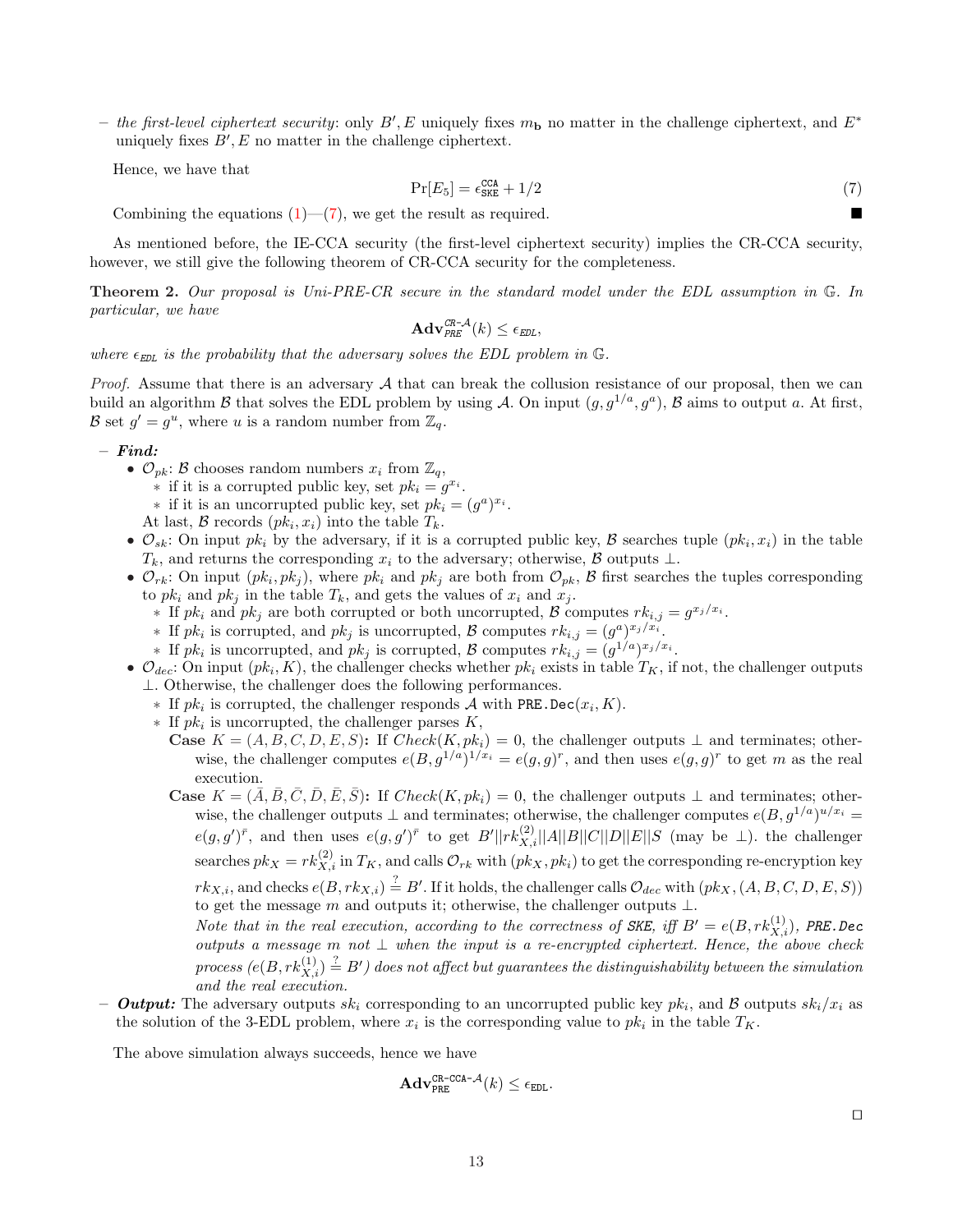## 4 Conclusions

By using the techniques of Kurosawa-Desmedt and Canetti-Hohenberger, we propose a new single-use unidirectional proxy re-encryption scheme, which is CCA-secure and collusion resistant in the standard model.

## References

- 1. http://tdt.sjtu.edu.cn/~jshao/prcbib.htm.
- 2. G. Ateniese, K. Fu, M. Green, and S. Hohenberger. Improved Proxy Re-encryption Schemes with Applications to Secure Distributed Storage. In Internet Society (ISOC): NDSS 2005, pages 29–43, 2005.
- 3. G. Ateniese, K. Fu, M. Green, and S. Hohenberger. Improved Proxy Re-encryption Schemes with Applications to Secure Distributed Storage. ACM Transactions on Information and System Security (TISSEC), 9(1):1–30, 2006.
- 4. M. Blaze, G. Bleumer, and M. Strauss. Divertible protocols and atomic proxy cryptography. In EUROCRYPT 1998, volume 1403 of LNCS, pages 127–144, 1998.
- 5. D. Boneh and M. Franklin. Identity-based encryption from the weil pairing. In CRYPTO 2001, volume 2139 of LNCS, pages 231–229, 2001.
- 6. D. Boneh and M. Franklin. Identity-based encryption from the weil pairing. SIAM Journal of Computing, 32(3):586–615, 2003.
- 7. E. Bresson, D. Catalano, and D. Pointcheval. A simple public-key cryptosystem with a double trapdoor decryption mechanism and its applications. In ASIACRYPT 2003, volume 2894 of LNCS, pages 37–54, 2003.
- 8. R. Canetti, S. Halevi, and J. Katz. Chosen-ciphertext security from identity-based encryption. In EUROCRYPT 2004, volume 3027 of LNCS, pages 207–222, 2004.
- 9. R. Canetti and S. Hohenberger. Chosen-Ciphertext Secure Proxy Re-Encryption. In ACM CCS 2007, 2007. Full version: Cryptology ePrint Archieve: Report 2007/171.
- 10. Y-P. Chiu, C-L. Lei, and C-Y. Huang. Secure multicast using proxy encryption. In ICICS 2005, volume 3783 of LNCS, pages 280–290, 2005.
- 11. R. Cramer and V. Shoup. Design and analysis of practical public-key encryption schemes secure against adaptive chosen ciphertext attack. SIAM Journal on Computing, 33(1):167–226, 2003.
- 12. T. ElGamal. A public key cryptosystem and a signature scheme based on discrete logarithms. IEEE Transactions on Information Theory, 31(4):469–472, 1985.
- 13. E. Fujisaki and T. Okamoto. How to enhance the security of public-key encryption at minimum cost. In PKC 1999, volume 1560 of LNCS, pages 53–68, 1999.
- 14. M. Green and G. Ateniese. Identity-Based Proxy Re-encryption. In ACNS 2007, volume 4521 of LNCS, pages 288–306, 2007. Full version: Cryptology ePrint Archieve: Report 2006/473.
- 15. T.S. Heydt-Benjamin, H. Chae, B. Defend, and K. Fu. Privacy for public transportation. In PET 2006, volume 4258 of LNCS, pages 1–19, 2005.
- 16. A. Ivan and Y. Dodis. Proxy Cryptography Revisited. In Internet Society (ISOC): NDSS 2003, 2003.
- 17. M. Jakobsson. On Quorum Controlled Asymmetric Proxy Re-encryption. In PKC 1999, volume 1560 of LNCS, pages 112–121, 1999.
- 18. H. Khurana and H-S. Hahm. Certified mailing lists. In ASIACCS 2006, pages 46–58, 2006.
- 19. H. Khurana and R. Koleva. Scalable security and accounting services for content-based publish subscribe systems. International Journal of E-Business Research, 2(3), 2006.
- 20. H. Khurana, A. Slagell, and R. Bonilla. Sels: A secure e-mail list service. In ACM SAC 2005, pages 306–313, 2005.
- 21. K. Kurosawa and Y. Desmedt. A new paradigm of hybrid encryption scheme. In CRYPTO 2004, volume 3152 of LNCS, pages 426–442, 2004.
- 22. B. Libert and D. Vergnaud. Unidirectional Chosen-Ciphertext Secure Proxy Re-Encryption. In PKC 2008, volume 4939 of LNCS, pages 360–379, 2008.
- 23. J. Shao and Z. Cao. CCA-Secure Proxy Re-Encryption without Pairings. In PKC 2009, volume 5443 of LNCS, pages 357–376, 2009.
- 24. J. Shao, Z. Cao, and P. Liu. Sccr: a generic approach to simultaneously achieve cca security and collusion-resistance in proxy re-encryption. SECURITY AND COMMUNICATION NETWORKS, 2009.
- 25. G. Taban, A.A. Cárdenas, and V.D. Gligor. Towards a secure and interoperable drm architecture. In ACM DRM 2006, pages 69–78, 2006.
- 26. A. Talmy and O. Dobzinski. Abuse freedom in access control schemes. In AINA 2006, pages 77–86, 2006.
- 27. Q. Tang. Type-based proxy re-encryption and its construction. In INDOCRYPT 2008, volume 5365 of LNCS, pages 130–144, 2008.
- 28. J. Weng, S.S.M. Chow, Y. Yang, and R.H. Deng. Efficient Unidirectional Proxy Re-Encryption. http://eprint.iacr.org/2009/189.